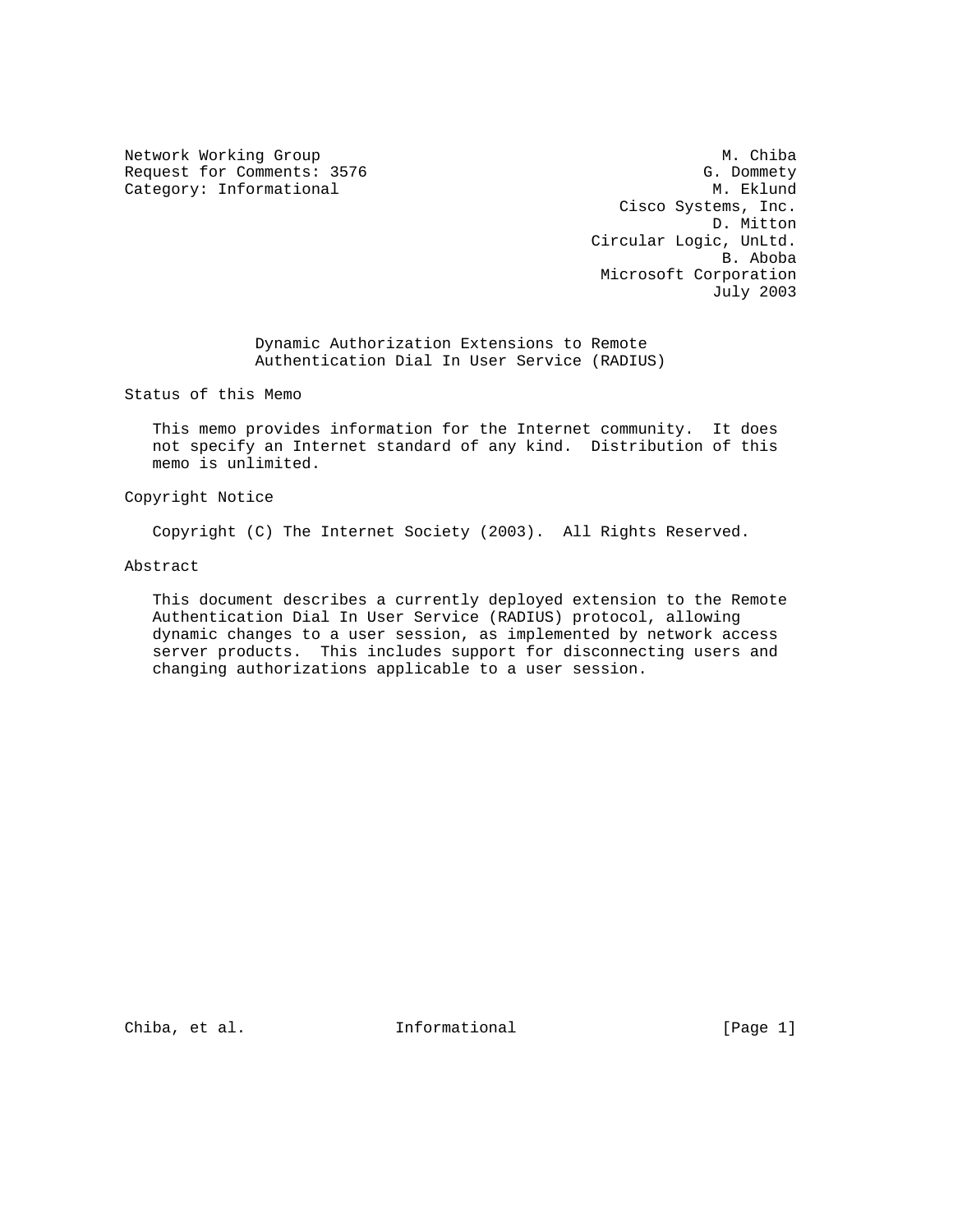# Table of Contents

| $\mathbf{1}$   | $\overline{3}$                                   |
|----------------|--------------------------------------------------|
|                | 1.1.<br>3                                        |
|                | Requirements Language 5<br>1.2.                  |
|                | 5<br>1.3.                                        |
| $2^{\circ}$    |                                                  |
|                | Disconnect Messages (DM)<br>- 5<br>2.1.          |
|                | Change-of-Authorization Messages (CoA) 6<br>2.2. |
|                | 7<br>2.3.                                        |
| $\mathcal{E}$  |                                                  |
|                | 3.1.                                             |
|                | Table of Attributes. 16<br>3.2.                  |
| $4$ .          |                                                  |
| 5 <sub>1</sub> |                                                  |
|                | 5.1.<br>Authorization Issues 21                  |
|                |                                                  |
|                | 5.3. IPsec Usage Guidelines 22                   |
|                |                                                  |
| 6.             |                                                  |
| 7 <sub>1</sub> |                                                  |
|                | Normative References 26<br>7.1.                  |
|                | Informative References 27<br>7.2.                |
| 8.             | Intellectual Property Statement. 28              |
| 9.             |                                                  |
| 1 N            |                                                  |
|                | 11. Full Copyright Statement 30                  |
|                |                                                  |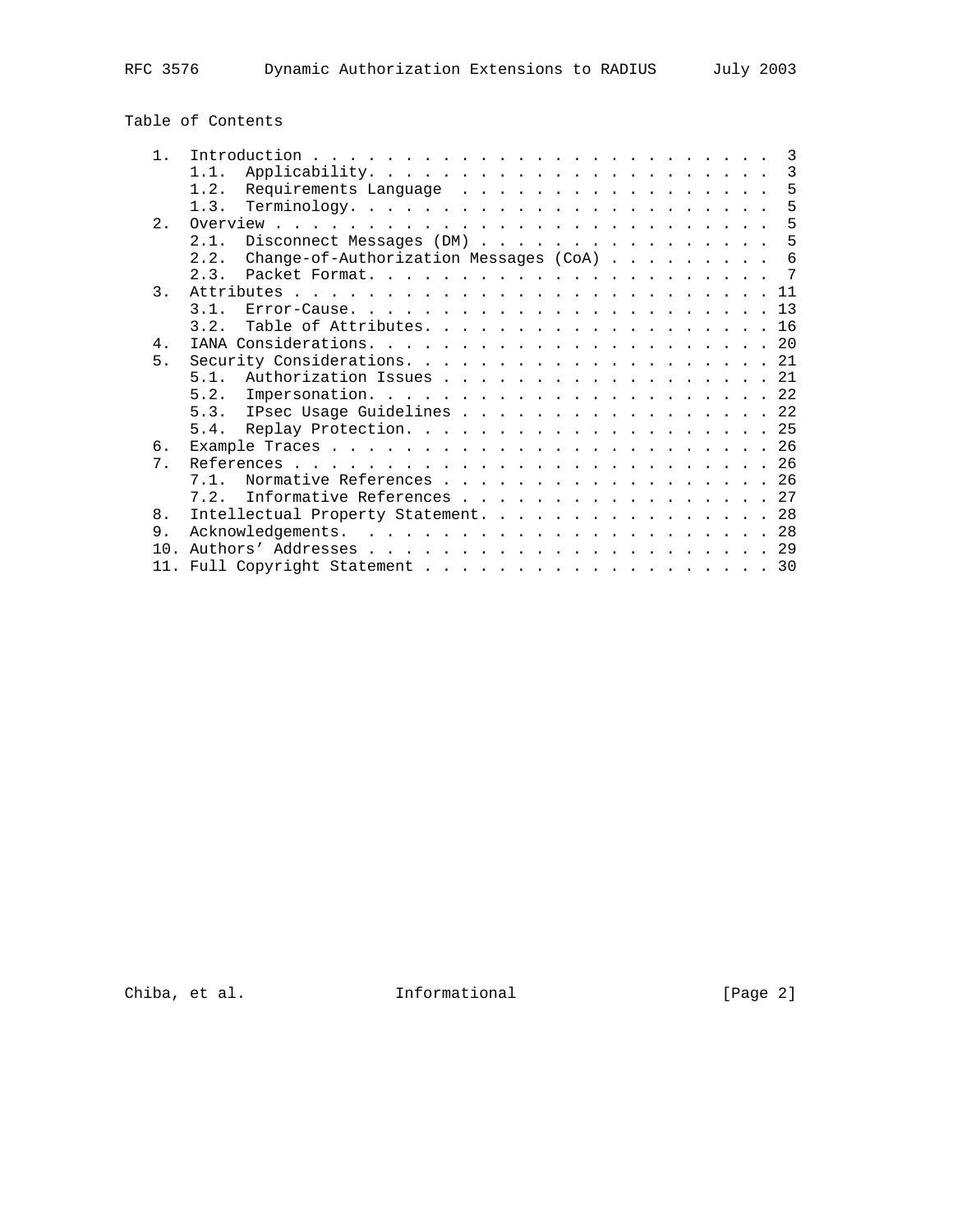### 1. Introduction

 The RADIUS protocol, defined in [RFC2865], does not support unsolicited messages sent from the RADIUS server to the Network Access Server (NAS).

 However, there are many instances in which it is desirable for changes to be made to session characteristics, without requiring the NAS to initiate the exchange. For example, it may be desirable for administrators to be able to terminate a user session in progress. Alternatively, if the user changes authorization level, this may require that authorization attributes be added/deleted from a user session.

 To overcome these limitations, several vendors have implemented additional RADIUS commands in order to be able to support unsolicited messages sent from the RADIUS server to the NAS. These extended commands provide support for Disconnect and Change-of-Authorization (CoA) messages. Disconnect messages cause a user session to be terminated immediately, whereas CoA messages modify session authorization attributes such as data filters.

#### 1.1. Applicability

 This protocol is being recommended for publication as an Informational RFC rather than as a standards-track RFC because of problems that cannot be fixed without creating incompatibilities with deployed implementations. This includes security vulnerabilities, as well as semantic ambiguities resulting from the design of the Change-of-Authorization (CoA) commands. While fixes are recommended, they cannot be made mandatory since this would be incompatible with existing implementations.

 Existing implementations of this protocol do not support authorization checks, so that an ISP sharing a NAS with another ISP could disconnect or change authorizations for another ISP's users. In order to remedy this problem, a "Reverse Path Forwarding" check is recommended. See Section 5.1. for details.

 Existing implementations utilize per-packet authentication and integrity protection algorithms with known weaknesses [MD5Attack]. To provide stronger per-packet authentication and integrity protection, the use of IPsec is recommended. See Section 5.3. for details.

Chiba, et al. 1nformational 1999 [Page 3]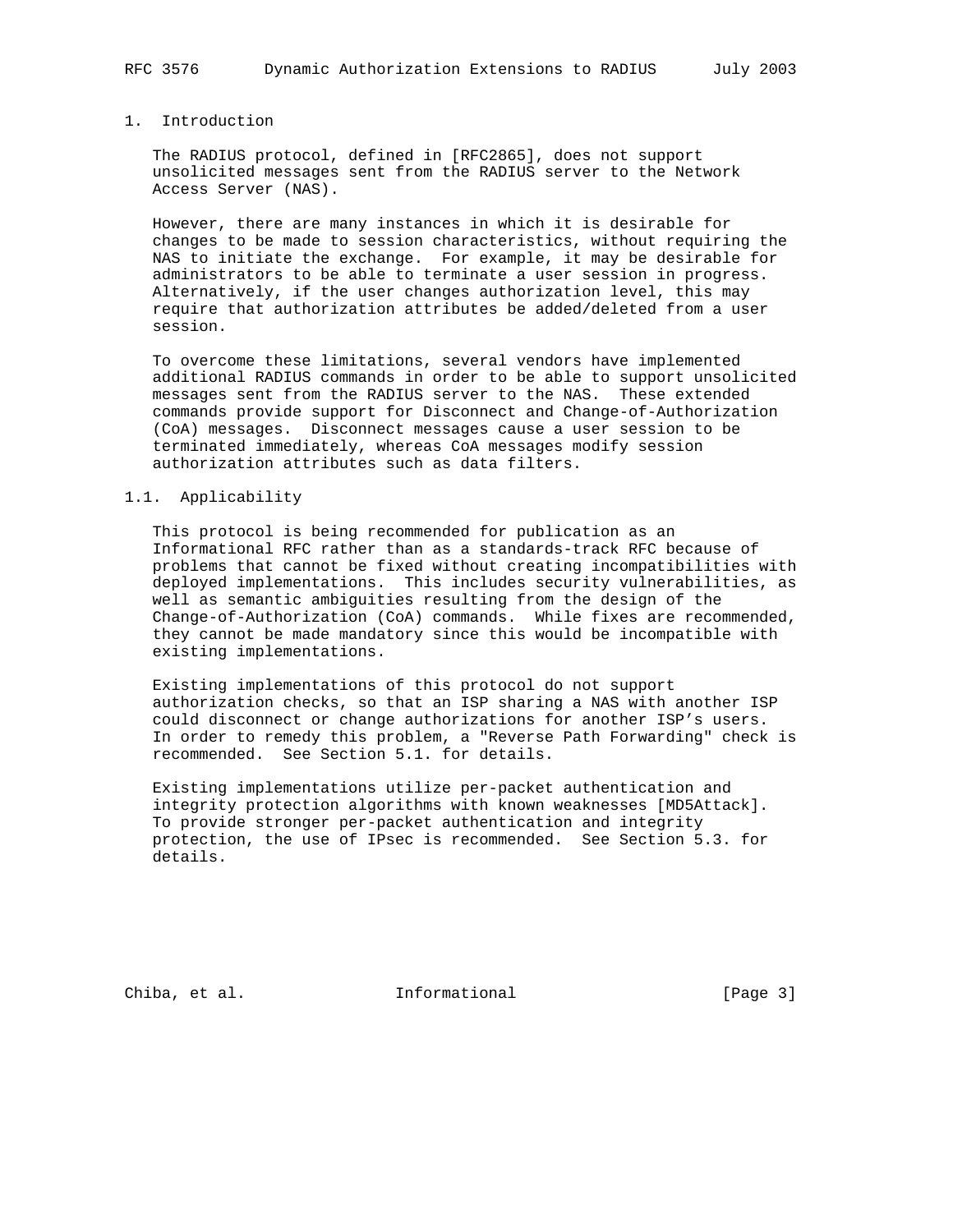Existing implementations lack replay protection. In order to support replay detection, it is recommended that the Event-Timestamp Attribute be added to all messages in situations where IPsec replay protection is not employed. Implementations should be configurable to silently discard messages lacking the Event-Timestamp Attribute. See Section 5.4. for details.

 The approach taken with CoA commands in existing implementations results in a semantic ambiguity. Existing implementations of the CoA-Request identify the affected session, as well as supply the authorization changes. Since RADIUS Attributes included within existing implementations of the CoA-Request can be used for session identification or authorization change, it may not be clear which function a given attribute is serving.

 The problem does not exist within [Diameter], in which authorization change is requested by a command using Attribute Value Pairs (AVPs) solely for identification, resulting in initiation of a standard Request/Response sequence where authorization changes are supplied. As a result, in no command can Diameter AVPs have multiple potential meanings.

 Due to differences in handling change-of-authorization requests in RADIUS and Diameter, it may be difficult or impossible for a Diameter/RADIUS gateway to successfully translate existing implementations of this specification to equivalent messages in Diameter. For example, a Diameter command changing any attribute used for identification within existing CoA-Request implementations cannot be translated, since such an authorization change is impossible to carry out in existing implementations. Similarly, translation between existing implementations of Disconnect-Request or CoA-Request messages and Diameter is tricky because a Disconnect- Request or CoA-Request message will need to be translated to multiple Diameter commands.

 To simplify translation between RADIUS and Diameter, a Service-Type Attribute with value "Authorize Only" can (optionally) be included within a Disconnect-Request or CoA-Request. Such a Request contains only identification attributes. A NAS supporting the "Authorize Only" Service-Type within a Disconnect-Request or CoA-Request responds with a NAK containing a Service-Type Attribute with value "Authorize Only" and an Error-Cause Attribute with value "Request Initiated". The NAS will then send an Access-Request containing a Service-Type Attribute with a value of "Authorize Only". This usage sequence is akin to what occurs in Diameter and so is more easily translated by a Diameter/RADIUS gateway.

Chiba, et al. 1nformational [Page 4]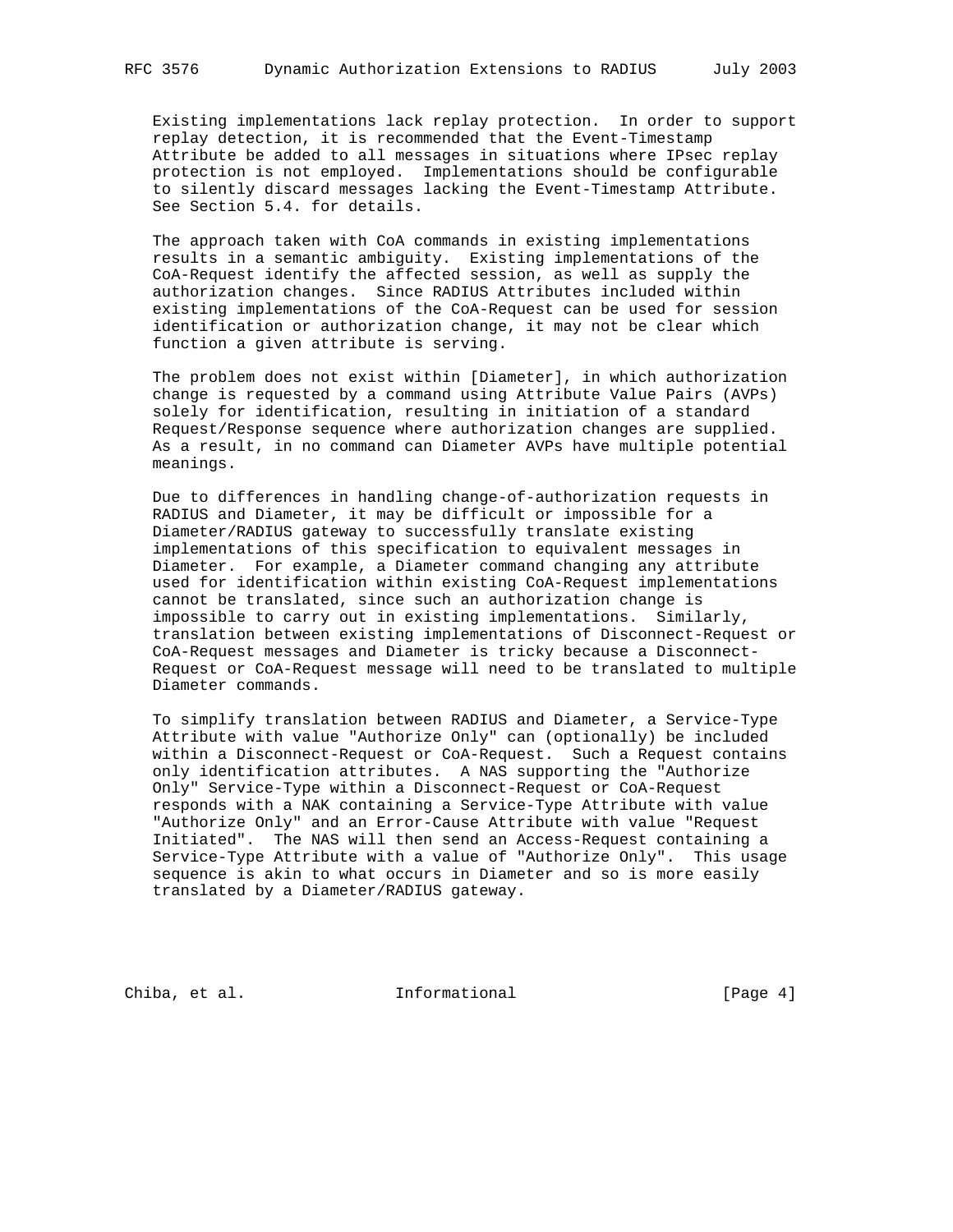### 1.2. Requirements Language

 In this document, several words are used to signify the requirements of the specification. These words are often capitalized. The key words "MUST", "MUST NOT", "REQUIRED", "SHALL", "SHALL NOT", "SHOULD", "SHOULD NOT", "RECOMMENDED", "MAY", and "OPTIONAL" in this document are to be interpreted as described in [RFC2119].

1.3. Terminology

This document frequently uses the following terms:

 Network Access Server (NAS): The device providing access to the network.

- service: The NAS provides a service to the user, such as IEEE 802 or PPP.
- session: Each service provided by the NAS to a user constitutes a session, with the beginning of the session defined as the point where service is first provided and the end of the session defined as the point where service is ended. A user may have multiple sessions in parallel or series if the NAS supports that.
- silently discard: This means the implementation discards the packet without further processing. The implementation SHOULD provide the capability of logging the error, including the contents of the silently discarded packet, and SHOULD record the event in a statistics counter.

# 2. Overview

 This section describes the most commonly implemented features of Disconnect and Change-of-Authorization messages.

2.1. Disconnect Messages (DM)

 A Disconnect-Request packet is sent by the RADIUS server in order to terminate a user session on a NAS and discard all associated session context. The Disconnect-Request packet is sent to UDP port 3799, and identifies the NAS as well as the user session to be terminated by inclusion of the identification attributes described in Section 3.

Chiba, et al. **Informational** [Page 5]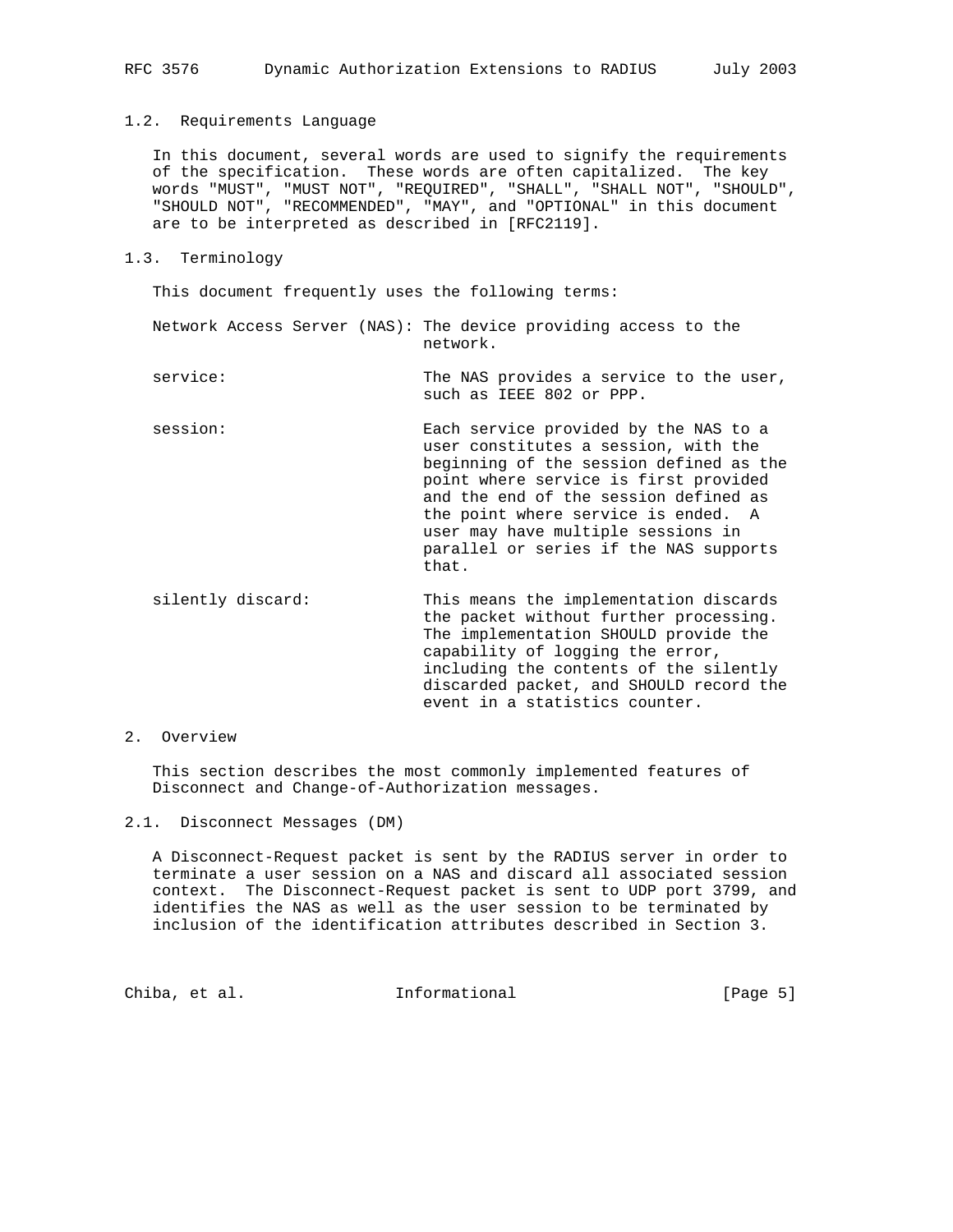|     | Disconnect-Request  |        |
|-----|---------------------|--------|
|     |                     |        |
| NAS |                     | RADIUS |
|     | Disconnect-Response | Server |
|     |                     |        |
|     |                     |        |

 The NAS responds to a Disconnect-Request packet sent by a RADIUS server with a Disconnect-ACK if all associated session context is discarded and the user session is no longer connected, or a Disconnect-NAK, if the NAS was unable to disconnect the session and discard all associated session context. A NAS MUST respond to a Disconnect-Request including a Service-Type Attribute with value "Authorize Only" with a Disconnect-NAK; a Disconnect-ACK MUST NOT be sent. A NAS MUST respond to a Disconnect-Request including a Service-Type Attribute with an unsupported value with a Disconnect- NAK; an Error-Cause Attribute with value "Unsupported Service" MAY be included. A Disconnect-ACK MAY contain the Attribute Acct-Terminate-Cause (49) [RFC2866] with the value set to 6 for Admin-Reset.

### 2.2. Change-of-Authorization Messages (CoA)

 CoA-Request packets contain information for dynamically changing session authorizations. This is typically used to change data filters. The data filters can be of either the ingress or egress kind, and are sent in addition to the identification attributes as described in section 3. The port used, and packet format (described in Section 2.3.), are the same as that for Disconnect-Request Messages.

The following attribute MAY be sent in a CoA-Request:

 Filter-ID (11) - Indicates the name of a data filter list to be applied for the session that the identification attributes map to.

|     | CoA-Request  |        |
|-----|--------------|--------|
|     |              |        |
| NAS |              | RADIUS |
|     | CoA-Response | Server |
|     |              |        |
|     |              |        |

 The NAS responds to a CoA-Request sent by a RADIUS server with a CoA-ACK if the NAS is able to successfully change the authorizations for the user session, or a CoA-NAK if the Request is unsuccessful. A NAS MUST respond to a CoA-Request including a Service-Type Attribute

Chiba, et al. **Informational** [Page 6]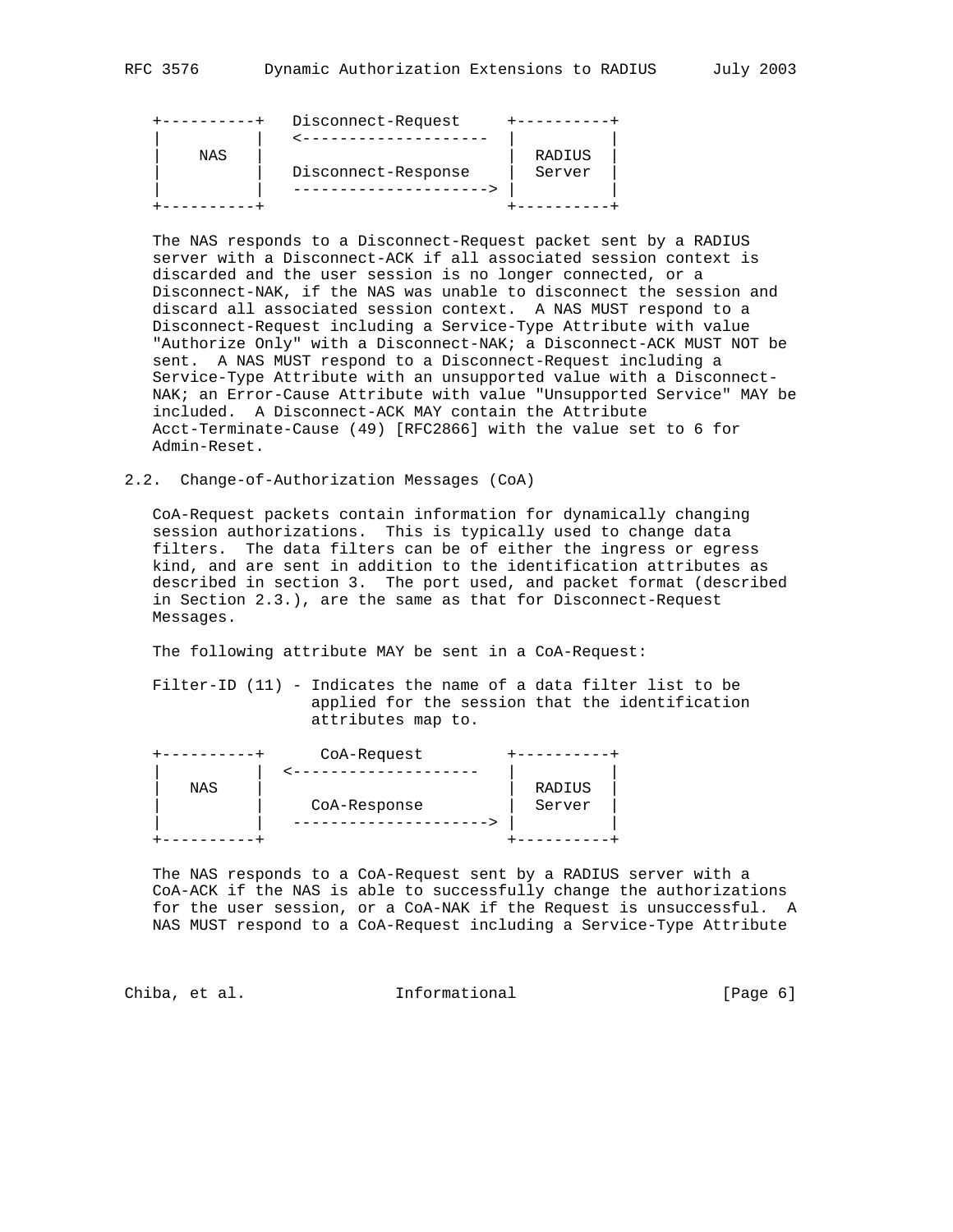with value "Authorize Only" with a CoA-NAK; a CoA-ACK MUST NOT be sent. A NAS MUST respond to a CoA-Request including a Service-Type Attribute with an unsupported value with a CoA-NAK; an Error-Cause Attribute with value "Unsupported Service" MAY be included.

# 2.3. Packet Format

 For either Disconnect-Request or CoA-Request messages UDP port 3799 is used as the destination port. For responses, the source and destination ports are reversed. Exactly one RADIUS packet is encapsulated in the UDP Data field.

 A summary of the data format is shown below. The fields are transmitted from left to right.

 The packet format consists of the fields: Code, Identifier, Length, Authenticator, and Attributes in Type:Length:Value (TLV) format. All fields hold the same meaning as those described in RADIUS [RFC2865]. The Authenticator field MUST be calculated in the same way as is specified for an Accounting-Request in [RFC2866].

| 0                      |            |                                                                 |                    |
|------------------------|------------|-----------------------------------------------------------------|--------------------|
|                        |            | 0 1 2 3 4 5 6 7 8 9 0 1 2 3 4 5 6 7 8 9 0 1 2 3 4 5 6 7 8 9 0 1 |                    |
|                        |            |                                                                 |                    |
| Code                   | Identifier | Length                                                          |                    |
|                        |            |                                                                 |                    |
|                        |            |                                                                 |                    |
|                        |            | Authenticator                                                   |                    |
|                        |            |                                                                 |                    |
|                        |            |                                                                 |                    |
|                        |            |                                                                 | -+-+-+-+-+-+-+-+-+ |
| Attributes             |            |                                                                 |                    |
| +-+-+-+-+-+-+-+-+-+-+- |            |                                                                 |                    |

Code

 The Code field is one octet, and identifies the type of RADIUS packet. Packets received with an invalid Code field MUST be silently discarded. RADIUS codes (decimal) for this extension are assigned as follows:

 40 - Disconnect-Request [RFC2882] 41 - Disconnect-ACK [RFC2882] 42 - Disconnect-NAK [RFC2882] 43 - CoA-Request [RFC2882] 44 - CoA-ACK [RFC2882] 45 - CoA-NAK [RFC2882]

Chiba, et al. **Informational** [Page 7]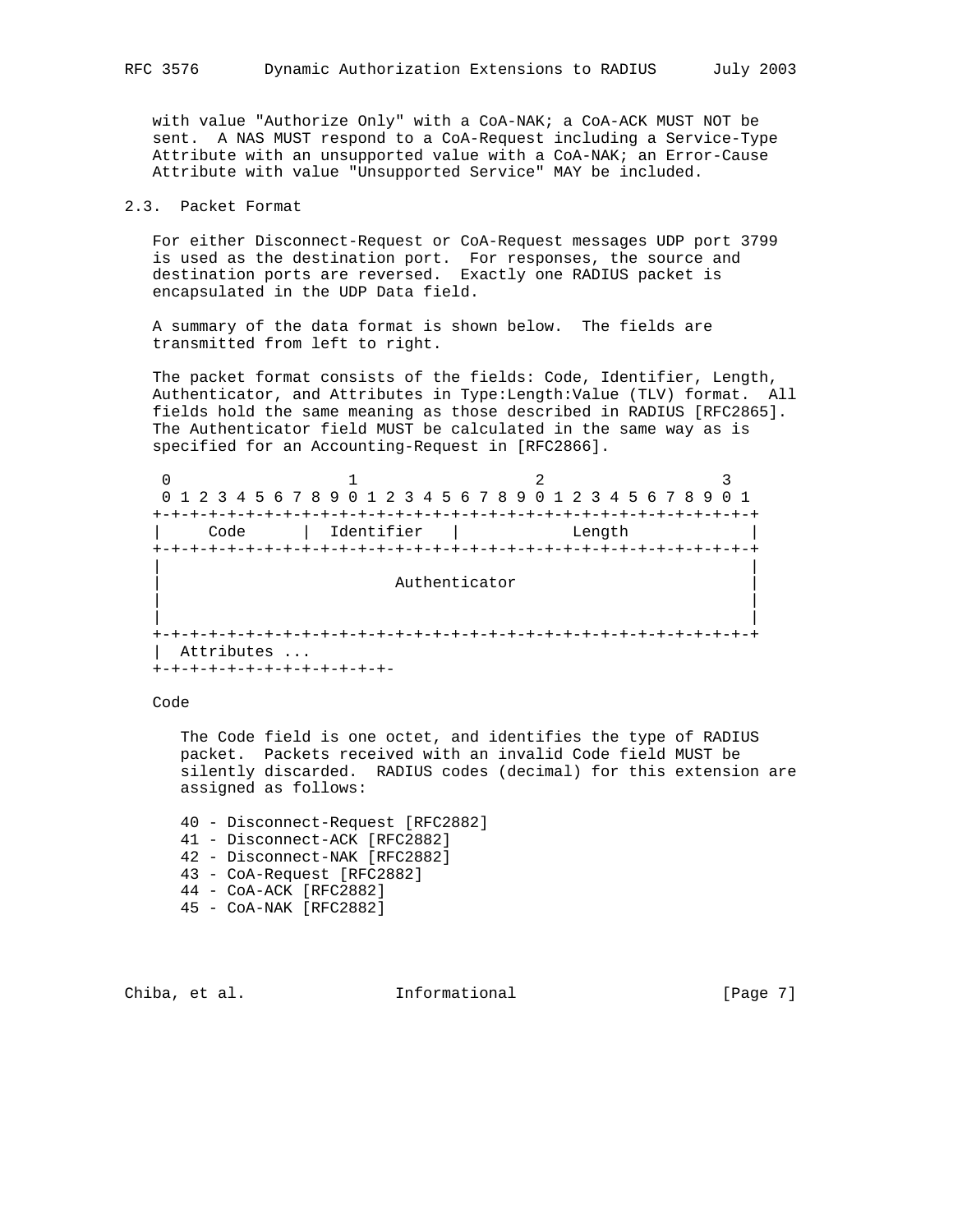Identifier

 The Identifier field is one octet, and aids in matching requests and replies. The RADIUS client can detect a duplicate request if it has the same server source IP address and source UDP port and Identifier within a short span of time.

 Unlike RADIUS as defined in [RFC2865], the responsibility for retransmission of Disconnect-Request and CoA-Request messages lies with the RADIUS server. If after sending these messages, the RADIUS server does not receive a response, it will retransmit.

 The Identifier field MUST be changed whenever the content of the Attributes field changes, or whenever a valid reply has been received for a previous request. For retransmissions where the contents are identical, the Identifier MUST remain unchanged.

 If the RADIUS server is retransmitting a Disconnect-Request or CoA-Request to the same client as before, and the Attributes have not changed, the same Request Authenticator, Identifier and source port MUST be used. If any Attributes have changed, a new Authenticator and Identifier MUST be used.

 Note that if the Event-Timestamp Attribute is included, it will be updated when the packet is retransmitted, changing the content of the Attributes field and requiring a new Identifier and Request Authenticator.

 If the Request to a primary proxy fails, a secondary proxy must be queried, if available. Issues relating to failover algorithms are described in [AAATransport]. Since this represents a new request, a new Request Authenticator and Identifier MUST be used. However, where the RADIUS server is sending directly to the client, failover typically does not make sense, since Disconnect or CoA messages need to be delivered to the NAS where the session resides.

#### Length

 The Length field is two octets. It indicates the length of the packet including the Code, Identifier, Length, Authenticator and Attribute fields. Octets outside the range of the Length field MUST be treated as padding and ignored on reception. If the packet is shorter than the Length field indicates, it MUST be silently discarded. The minimum length is 20 and the maximum length is 4096.

Chiba, et al. 1nformational 1999 [Page 8]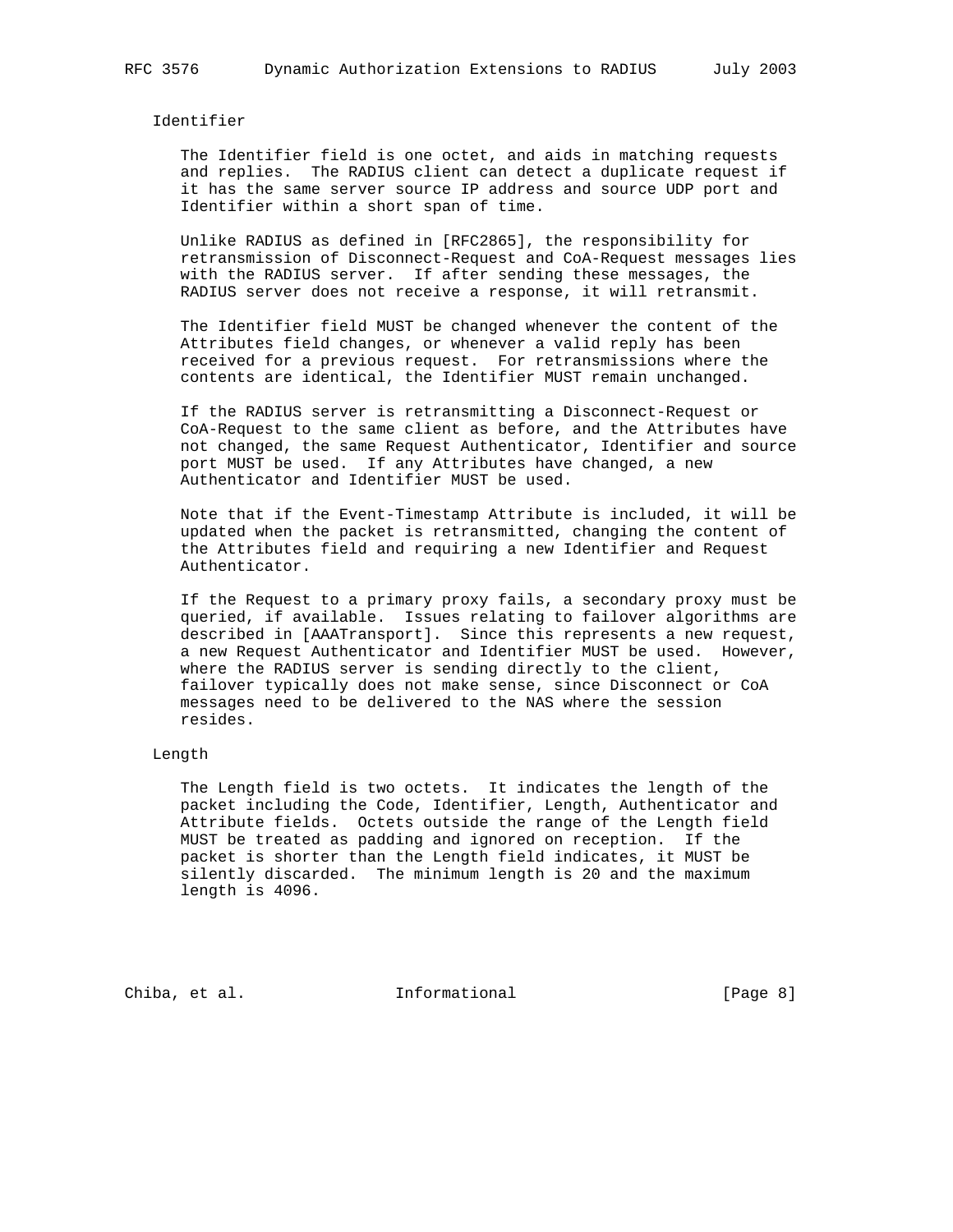### Authenticator

 The Authenticator field is sixteen (16) octets. The most significant octet is transmitted first. This value is used to authenticate the messages between the RADIUS server and client.

#### Request Authenticator

 In Request packets, the Authenticator value is a 16 octet MD5 [RFC1321] checksum, called the Request Authenticator. The Request Authenticator is calculated the same way as for an Accounting- Request, specified in [RFC2866].

 Note that the Request Authenticator of a Disconnect or CoA-Request cannot be done the same way as the Request Authenticator of a RADIUS Access-Request, because there is no User-Password Attribute in a Disconnect-Request or CoA-Request.

#### Response Authenticator

 The Authenticator field in a Response packet (e.g. Disconnect-ACK, Disconnect-NAK, CoA-ACK, or CoA-NAK) is called the Response Authenticator, and contains a one-way MD5 hash calculated over a stream of octets consisting of the Code, Identifier, Length, the Request Authenticator field from the packet being replied to, and the response Attributes if any, followed by the shared secret. The resulting 16 octet MD5 hash value is stored in the Authenticator field of the Response packet.

 Administrative note: As noted in [RFC2865] Section 3, the secret (password shared between the client and the RADIUS server) SHOULD be at least as large and unguessable as a well-chosen password. RADIUS clients MUST use the source IP address of the RADIUS UDP packet to decide which shared secret to use, so that requests can be proxied.

### Attributes

 In Disconnect and CoA-Request messages, all Attributes are treated as mandatory. A NAS MUST respond to a CoA-Request containing one or more unsupported Attributes or Attribute values with a CoA-NAK; a Disconnect-Request containing one or more unsupported Attributes or Attribute values MUST be answered with a Disconnect-NAK. State changes resulting from a CoA-Request MUST be atomic: if the Request is successful, a CoA-ACK is sent, and all requested authorization changes MUST be made. If the CoA-Request is unsuccessful, a CoA-NAK MUST be sent, and the requested

Chiba, et al. **Informational** [Page 9]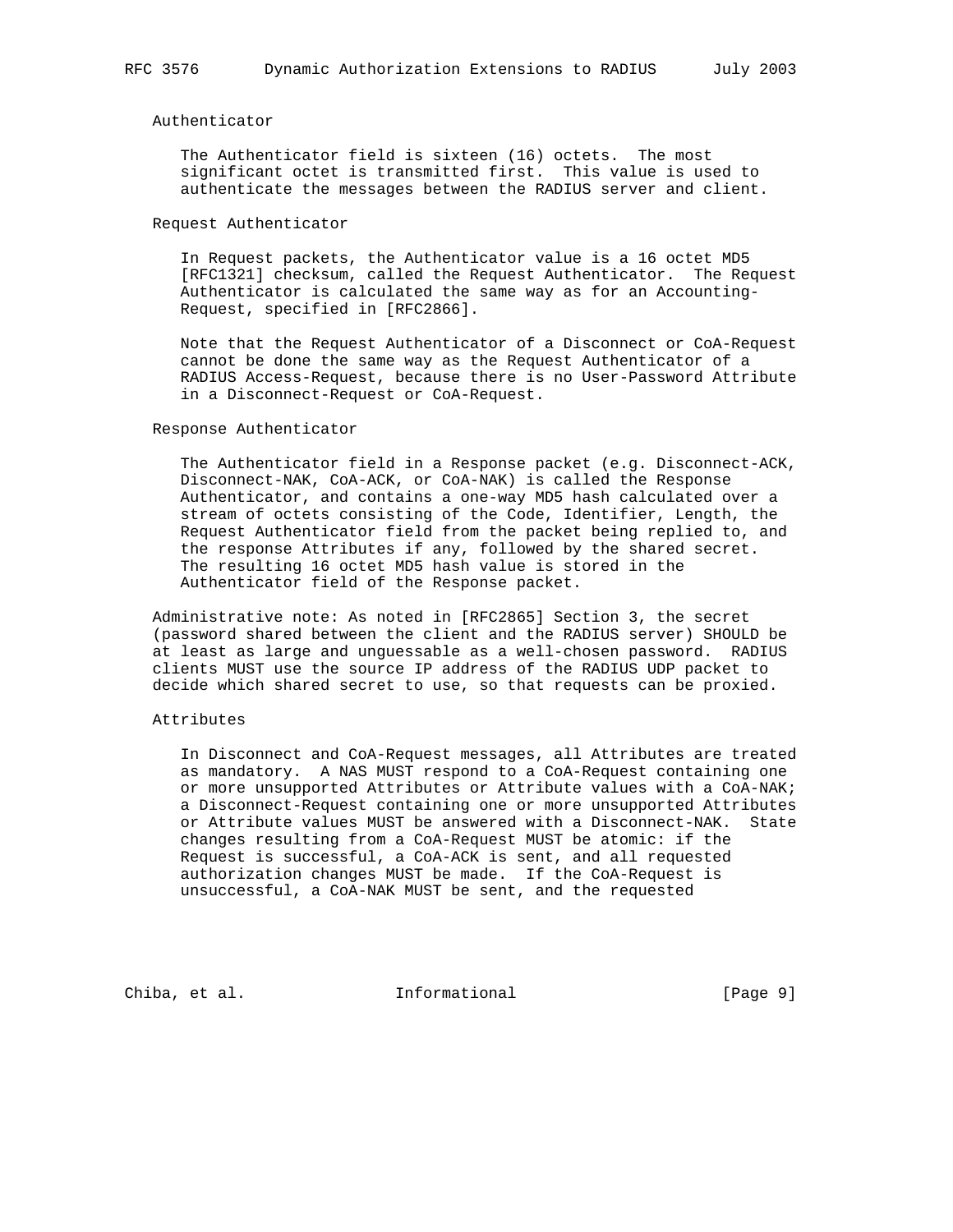authorization changes MUST NOT be made. Similarly, a state change MUST NOT occur as a result of an unsuccessful Disconnect-Request; here a Disconnect-NAK MUST be sent.

 Since within this specification attributes may be used for identification, authorization or other purposes, even if a NAS implements an attribute for use with RADIUS authentication and accounting, it may not support inclusion of that attribute within Disconnect-Request or CoA-Request messages, given the difference in attribute semantics. This is true even for attributes specified within [RFC2865], [RFC2868], [RFC2869] or [RFC3162] as allowable within Access-Accept messages.

 As a result, attributes beyond those specified in Section 3.2. SHOULD NOT be included within Disconnect or CoA messages since this could produce unpredictable results.

 When using a forwarding proxy, the proxy must be able to alter the packet as it passes through in each direction. When the proxy forwards a Disconnect or CoA-Request, it MAY add a Proxy-State Attribute, and when the proxy forwards a response, it MUST remove its Proxy-State Attribute if it added one. Proxy-State is always added or removed after any other Proxy-States, but no other assumptions regarding its location within the list of Attributes can be made. Since Disconnect and CoA responses are authenticated on the entire packet contents, the stripping of the Proxy-State Attribute invalidates the integrity check - so the proxy needs to recompute it. A forwarding proxy MUST NOT modify existing Proxy- State, State, or Class Attributes present in the packet.

 If there are any Proxy-State Attributes in a Disconnect-Request or CoA-Request received from the server, the forwarding proxy MUST include those Proxy-State Attributes in its response to the server. The forwarding proxy MAY include the Proxy-State Attributes in the Disconnect-Request or CoA-Request when it forwards the request, or it MAY omit them in the forwarded request. If the forwarding proxy omits the Proxy-State Attributes in the request, it MUST attach them to the response before sending it to the server.

Chiba, et al. 10 Informational 1999 [Page 10]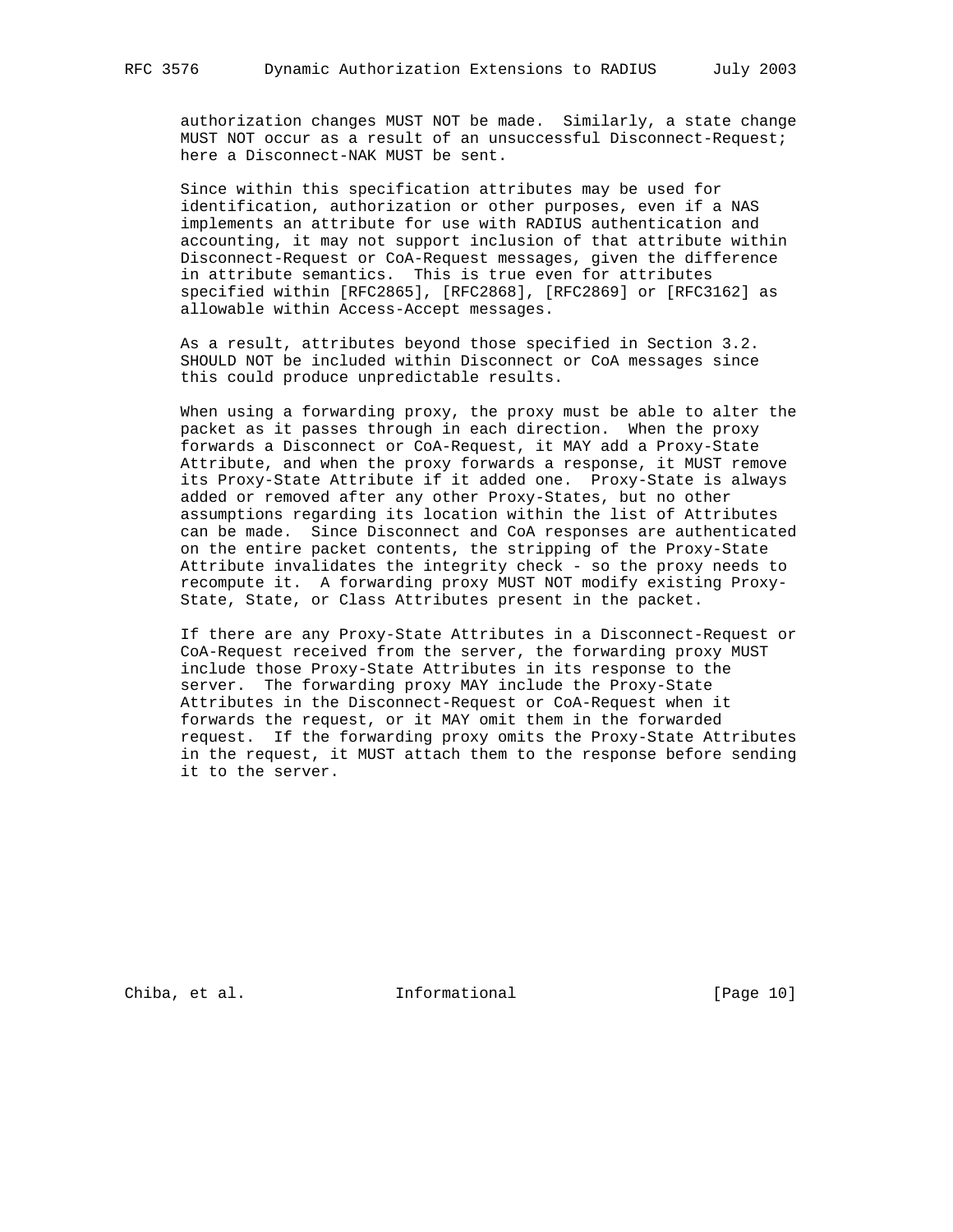# 3. Attributes

 In Disconnect-Request and CoA-Request packets, certain attributes are used to uniquely identify the NAS as well as a user session on the NAS. All NAS identification attributes included in a Request message MUST match in order for a Disconnect-Request or CoA-Request to be successful; otherwise a Disconnect-NAK or CoA-NAK SHOULD be sent. For session identification attributes, the User-Name and Acct- Session-Id Attributes, if included, MUST match in order for a Disconnect-Request or CoA-Request to be successful; other session identification attributes SHOULD match. Where a mismatch of session identification attributes is detected, a Disconnect-NAK or CoA-NAK SHOULD be sent. The ability to use NAS or session identification attributes to map to unique/multiple sessions is beyond the scope of this document. Identification attributes include NAS and session identification attributes, as described below.

NAS identification attributes

| Attribute        | $\#$ | Reference Description                  |
|------------------|------|----------------------------------------|
|                  |      |                                        |
| NAS-IP-Address   | 4    | [RFC2865] The IPv4 address of the NAS. |
| NAS-Identifier   | 32   | [RFC2865] String identifying the NAS.  |
| NAS-IPv6-Address | 95   | [RFC3162] The IPv6 address of the NAS. |

Chiba, et al. **Informational** [Page 11]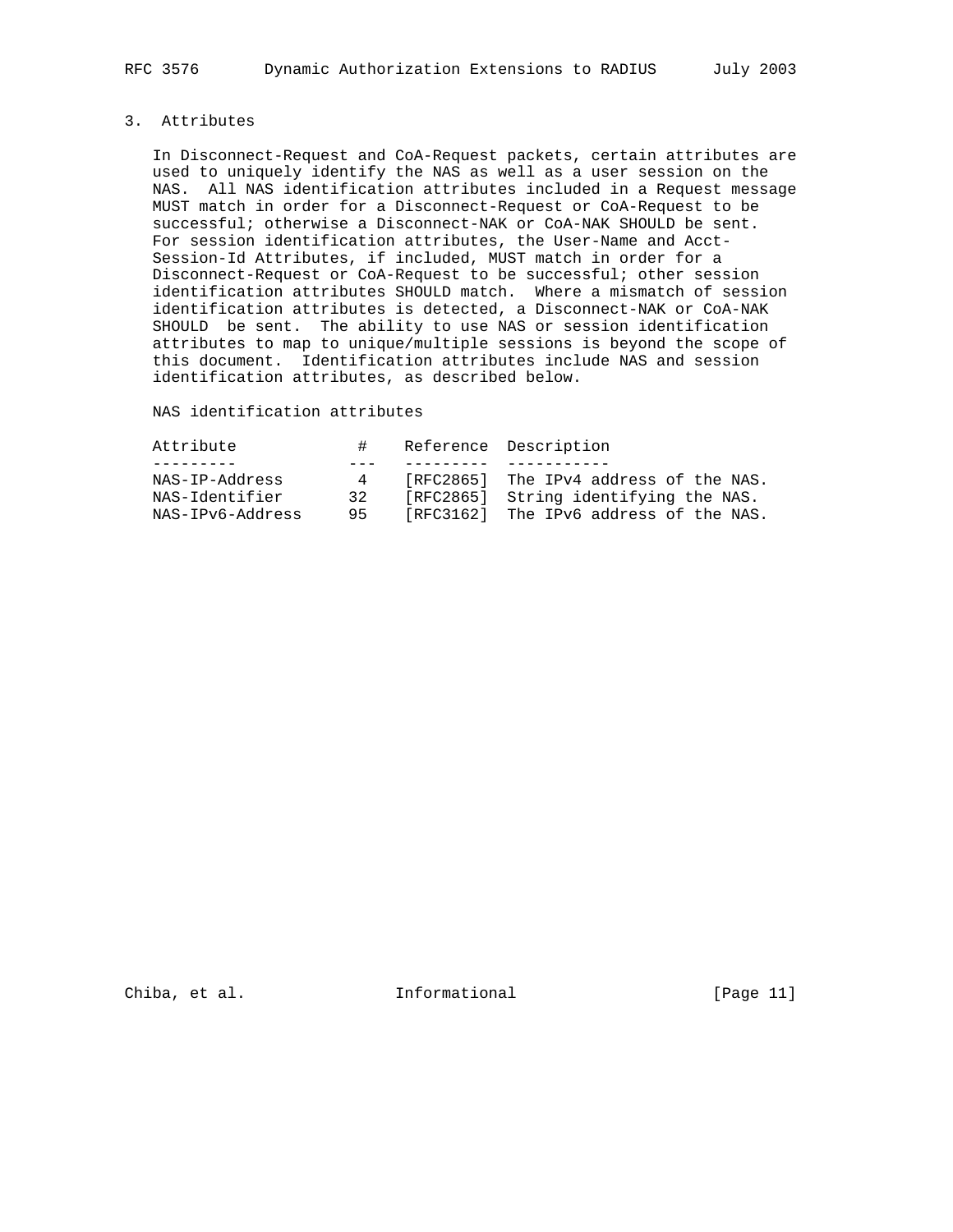| Attribute                | #                     | Reference | Description                                                                                              |
|--------------------------|-----------------------|-----------|----------------------------------------------------------------------------------------------------------|
| User-Name                | $---$<br>$\mathbf{1}$ | [RFC2865] | The name of the user<br>associated with the session.                                                     |
| NAS-Port                 | 5                     | [RFC2865] | The port on which the<br>session is terminated.                                                          |
| Framed-IP-Address        | 8                     | [RFC2865] | The IPv4 address associated<br>with the session.                                                         |
| Called-Station-Id        | 30                    | [RFC2865] | The link address to which<br>the session is connected.                                                   |
| Calling-Station-Id       | 31                    | [RFC2865] | The link address from which<br>the session is connected.                                                 |
| Acct-Session-Id          | 44                    | [RFC2866] | The identifier uniquely<br>identifying the session<br>on the NAS.                                        |
| Acct-Multi-Session-Id 50 |                       | [RFC2866] | The identifier uniquely<br>identifying related sessions.                                                 |
| NAS-Port-Type            | 61                    | [RFC2865] | The type of port used.                                                                                   |
| NAS-Port-Id              | 87                    | [RFC2869] | String identifying the port<br>where the session is.                                                     |
| Originating-Line-Info 94 |                       | [NASREO]  | Provides information on the<br>characteristics of the line<br>from which a session<br>originated.        |
| Framed-Interface-Id      | 96                    | [RFC3162] | The IPv6 Interface Identifier<br>associated with the session;<br>always sent with<br>Framed-IPv6-Prefix. |
| Framed-IPv6-Prefix       | 97                    | [RFC3162] | The IPv6 prefix associated<br>with the session, always sent<br>with Framed-Interface-Id.                 |

## Session identification attributes

 To address security concerns described in Section 5.1., the User-Name Attribute SHOULD be present in Disconnect-Request or CoA-Request packets; one or more additional session identification attributes MAY also be present. To address security concerns described in Section 5.2., one or more of the NAS-IP-Address or NAS-IPv6-Address Attributes SHOULD be present in Disconnect-Request or CoA-Request packets; the NAS-Identifier Attribute MAY be present in addition.

 If one or more authorization changes specified in a CoA-Request cannot be carried out, or if one or more attributes or attribute values is unsupported, a CoA-NAK MUST be sent. Similarly, if there are one or more unsupported attributes or attribute values in a Disconnect-Request, a Disconnect-NAK MUST be sent.

Chiba, et al. 1nformational [Page 12]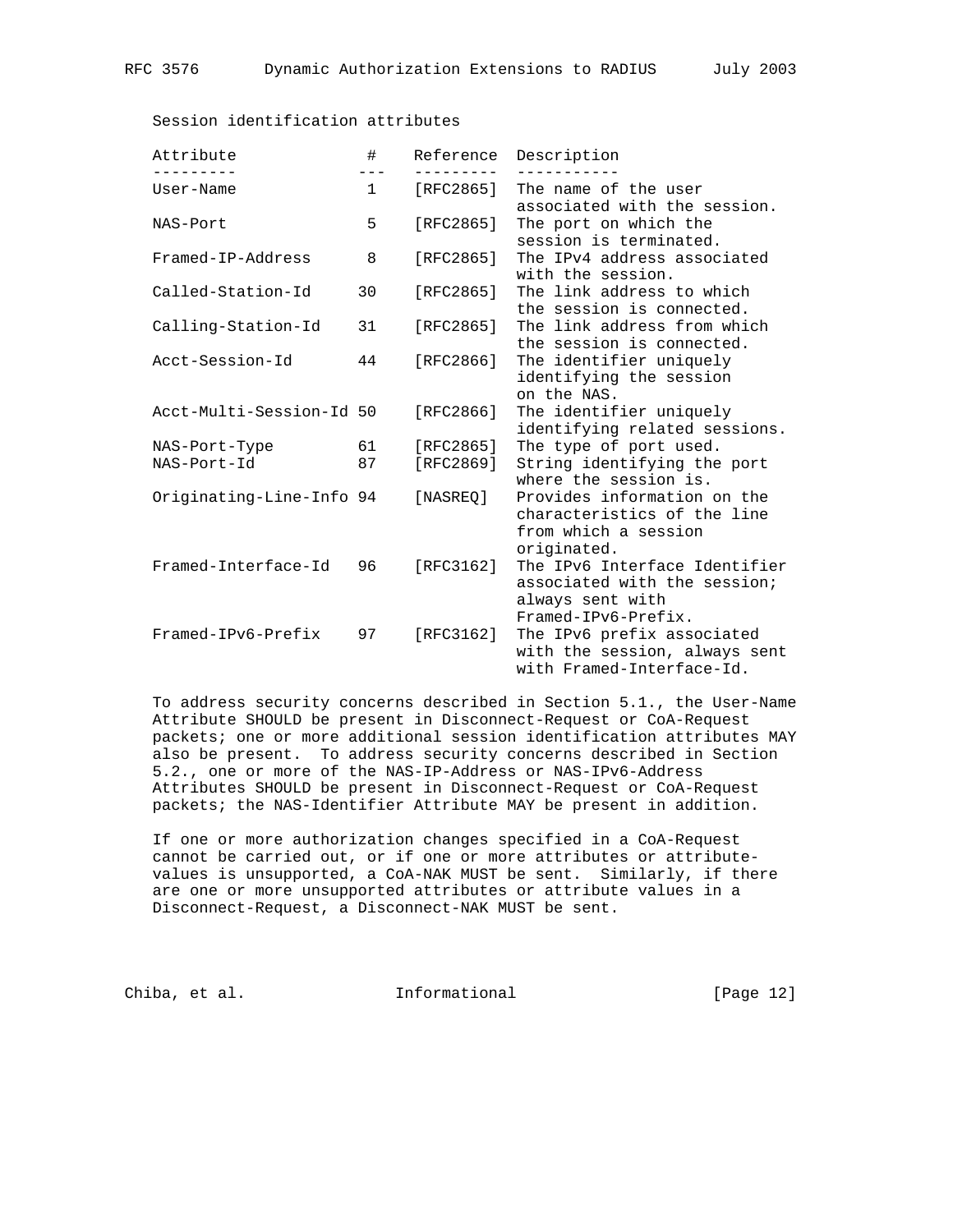Where a Service-Type Attribute with value "Authorize Only" is included within a CoA-Request or Disconnect-Request, attributes representing an authorization change MUST NOT be included; only identification attributes are permitted. If attributes other than NAS or session identification attributes are included in such a CoA- Request, implementations MUST send a CoA-NAK; an Error-Cause Attribute with value "Unsupported Attribute" MAY be included. Similarly, if attributes other than NAS or session identification attributes are included in such a Disconnect-Request, implementations MUST send a Disconnect-NAK; an Error-Cause Attribute with value "Unsupported Attribute" MAY be included.

### 3.1. Error-Cause

Description

 It is possible that the NAS cannot honor Disconnect-Request or CoA-Request messages for some reason. The Error-Cause Attribute provides more detail on the cause of the problem. It MAY be included within Disconnect-ACK, Disconnect-NAK and CoA-NAK messages.

 A summary of the Error-Cause Attribute format is shown below. The fields are transmitted from left to right.

0  $1$  2 3 0 1 2 3 4 5 6 7 8 9 0 1 2 3 4 5 6 7 8 9 0 1 2 3 4 5 6 7 8 9 0 1 +-+-+-+-+-+-+-+-+-+-+-+-+-+-+-+-+-+-+-+-+-+-+-+-+-+-+-+-+-+-+-+-+ | Type | Length | Value +-+-+-+-+-+-+-+-+-+-+-+-+-+-+-+-+-+-+-+-+-+-+-+-+-+-+-+-+-+-+-+-+ Value (cont) | +-+-+-+-+-+-+-+-+-+-+-+-+-+-+-+-+

Type

101 for Error-Cause

Length

#### 6

Value

 The Value field is four octets, containing an integer specifying the cause of the error. Values 0-199 and 300-399 are reserved. Values 200-299 represent successful completion, so that these values may only be sent within Disconnect-ACK or CoA-ACK message and MUST NOT be sent within a Disconnect-NAK or CoA-NAK. Values

Chiba, et al. 1nformational [Page 13]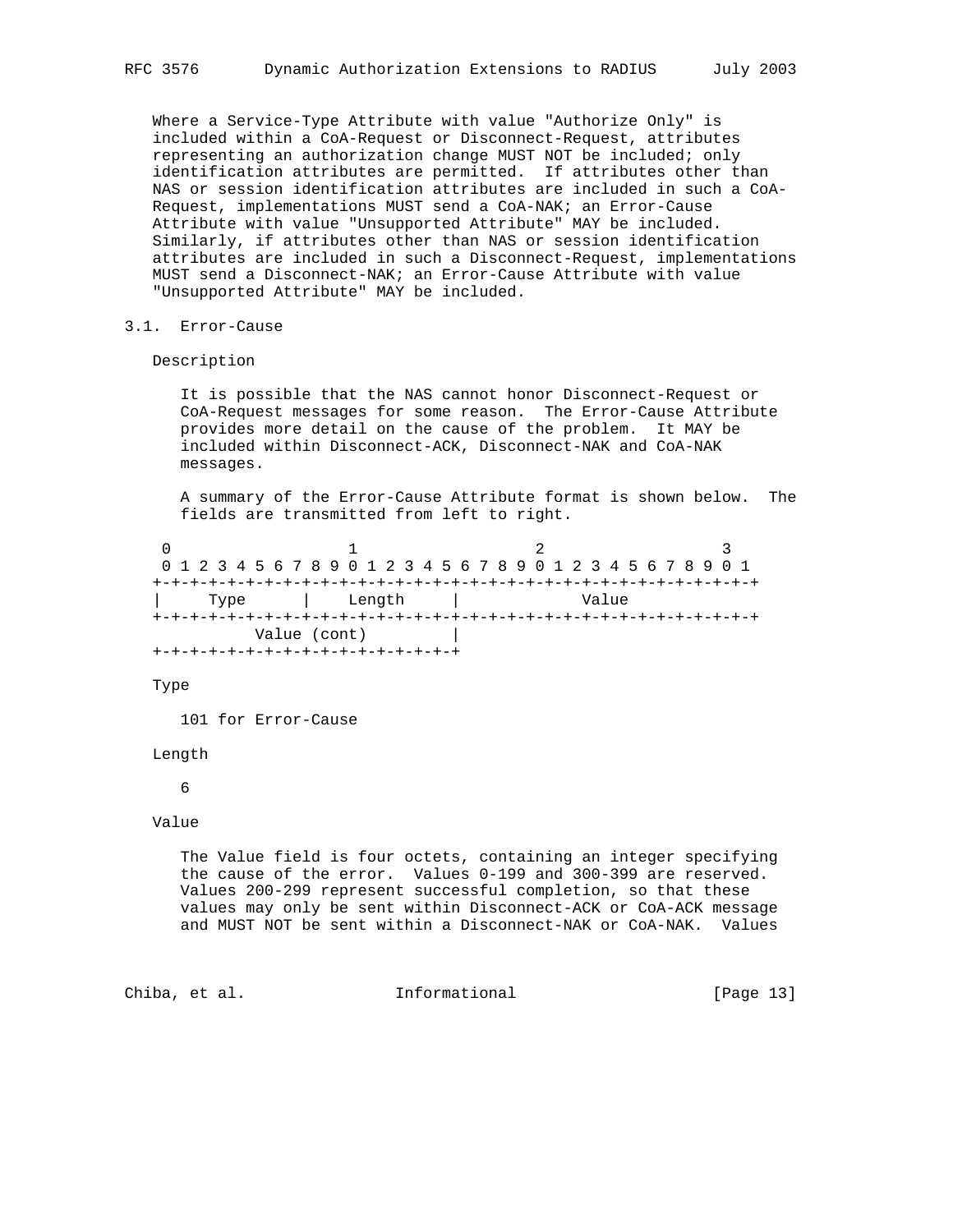400-499 represent fatal errors committed by the RADIUS server, so that they MAY be sent within CoA-NAK or Disconnect-NAK messages, and MUST NOT be sent within CoA-ACK or Disconnect-ACK messages. Values 500-599 represent fatal errors occurring on a NAS or RADIUS proxy, so that they MAY be sent within CoA-NAK and Disconnect-NAK messages, and MUST NOT be sent within CoA-ACK or Disconnect-ACK messages. Error-Cause values SHOULD be logged by the RADIUS server. Error-Code values (expressed in decimal) include:

# Value

| 201 | Residual Session Context Removed |
|-----|----------------------------------|
| 202 | Invalid EAP Packet (Ignored)     |
| 401 | Unsupported Attribute            |
| 402 | Missing Attribute                |
| 403 | NAS Identification Mismatch      |
| 404 | Invalid Request                  |
| 405 | Unsupported Service              |
| 406 | Unsupported Extension            |
| 501 | Administratively Prohibited      |
| 502 | Request Not Routable (Proxy)     |
| 503 | Session Context Not Found        |
| 504 | Session Context Not Removable    |
| 505 | Other Proxy Processing Error     |
| 506 | Resources Unavailable            |
|     |                                  |

507 Request Initiated

 "Residual Session Context Removed" is sent in response to a Disconnect-Request if the user session is no longer active, but residual session context was found and successfully removed. This value is only sent within a Disconnect-ACK and MUST NOT be sent within a CoA-ACK, Disconnect-NAK or CoA-NAK.

 "Invalid EAP Packet (Ignored)" is a non-fatal error that MUST NOT be sent by implementations of this specification.

 "Unsupported Attribute" is a fatal error sent if a Request contains an attribute (such as a Vendor-Specific or EAP-Message Attribute) that is not supported.

 "Missing Attribute" is a fatal error sent if critical attributes (such as NAS or session identification attributes) are missing from a Request.

 "NAS Identification Mismatch" is a fatal error sent if one or more NAS identification attributes (see Section 3.) do not match the identity of the NAS receiving the Request.

Chiba, et al. **Informational** [Page 14]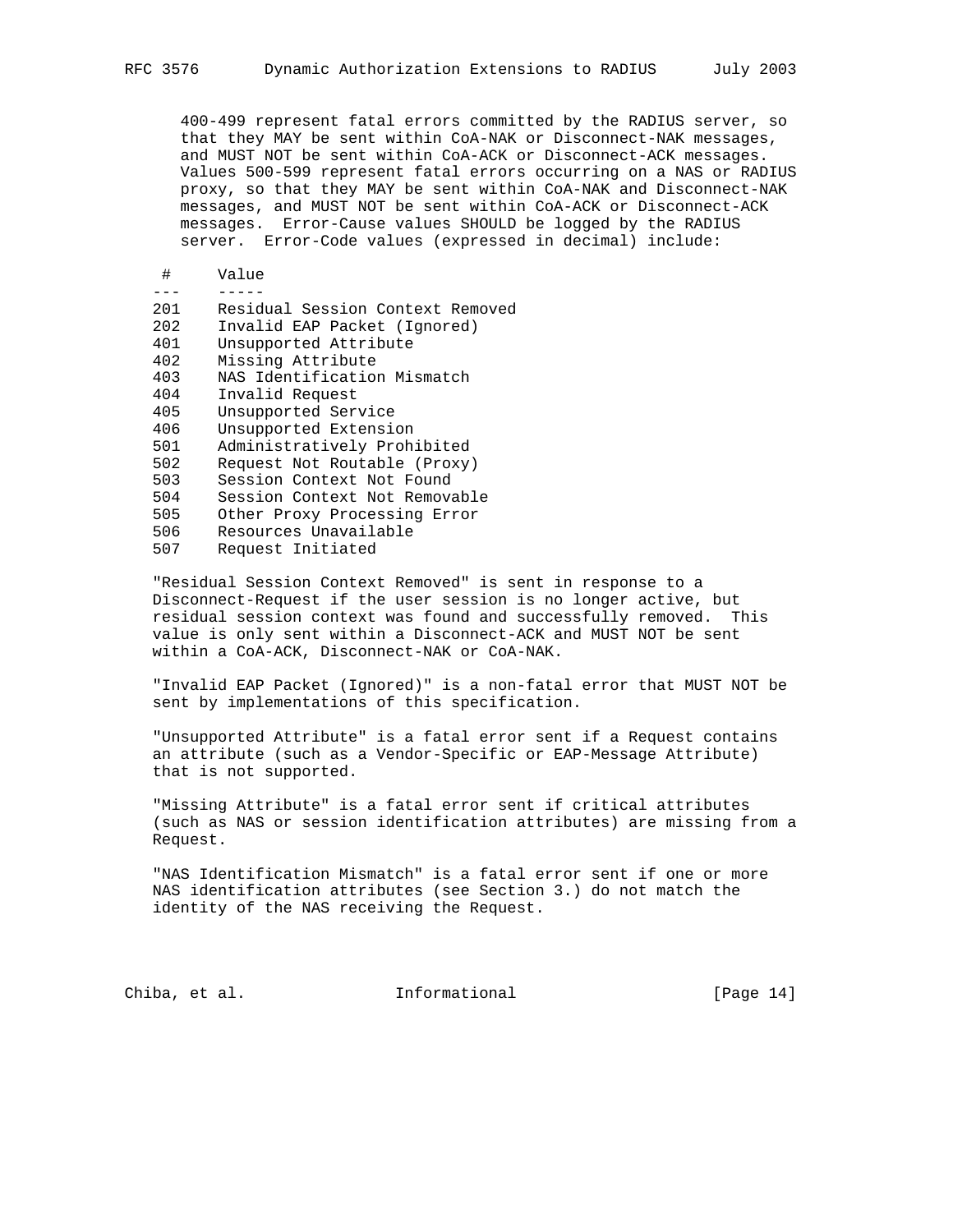"Invalid Request" is a fatal error sent if some other aspect of the Request is invalid, such as if one or more attributes (such as EAP- Message Attribute(s)) are not formatted properly.

 "Unsupported Service" is a fatal error sent if a Service-Type Attribute included with the Request is sent with an invalid or unsupported value.

 "Unsupported Extension" is a fatal error sent due to lack of support for an extension such as Disconnect and/or CoA messages. This will typically be sent by a proxy receiving an ICMP port unreachable message after attempting to forward a Request to the NAS.

 "Administratively Prohibited" is a fatal error sent if the NAS is configured to prohibit honoring of Request messages for the specified session.

 "Request Not Routable" is a fatal error which MAY be sent by a RADIUS proxy and MUST NOT be sent by a NAS. It indicates that the RADIUS proxy was unable to determine how to route the Request to the NAS. For example, this can occur if the required entries are not present in the proxy's realm routing table.

 "Session Context Not Found" is a fatal error sent if the session context identified in the Request does not exist on the NAS.

 "Session Context Not Removable" is a fatal error sent in response to a Disconnect-Request if the NAS was able to locate the session context, but could not remove it for some reason. It MUST NOT be sent within a CoA-ACK, CoA-NAK or Disconnect-ACK, only within a Disconnect-NAK.

 "Other Proxy Processing Error" is a fatal error sent in response to a Request that could not be processed by a proxy, for reasons other than routing.

 "Resources Unavailable" is a fatal error sent when a Request could not be honored due to lack of available NAS resources (memory, non volatile storage, etc.).

 "Request Initiated" is a fatal error sent in response to a Request including a Service-Type Attribute with a value of "Authorize Only". It indicates that the Disconnect-Request or CoA-Request has not been honored, but that a RADIUS Access-Request including a Service-Type Attribute with value "Authorize Only" is being sent to the RADIUS server.

Chiba, et al. 10 Informational 1999 [Page 15]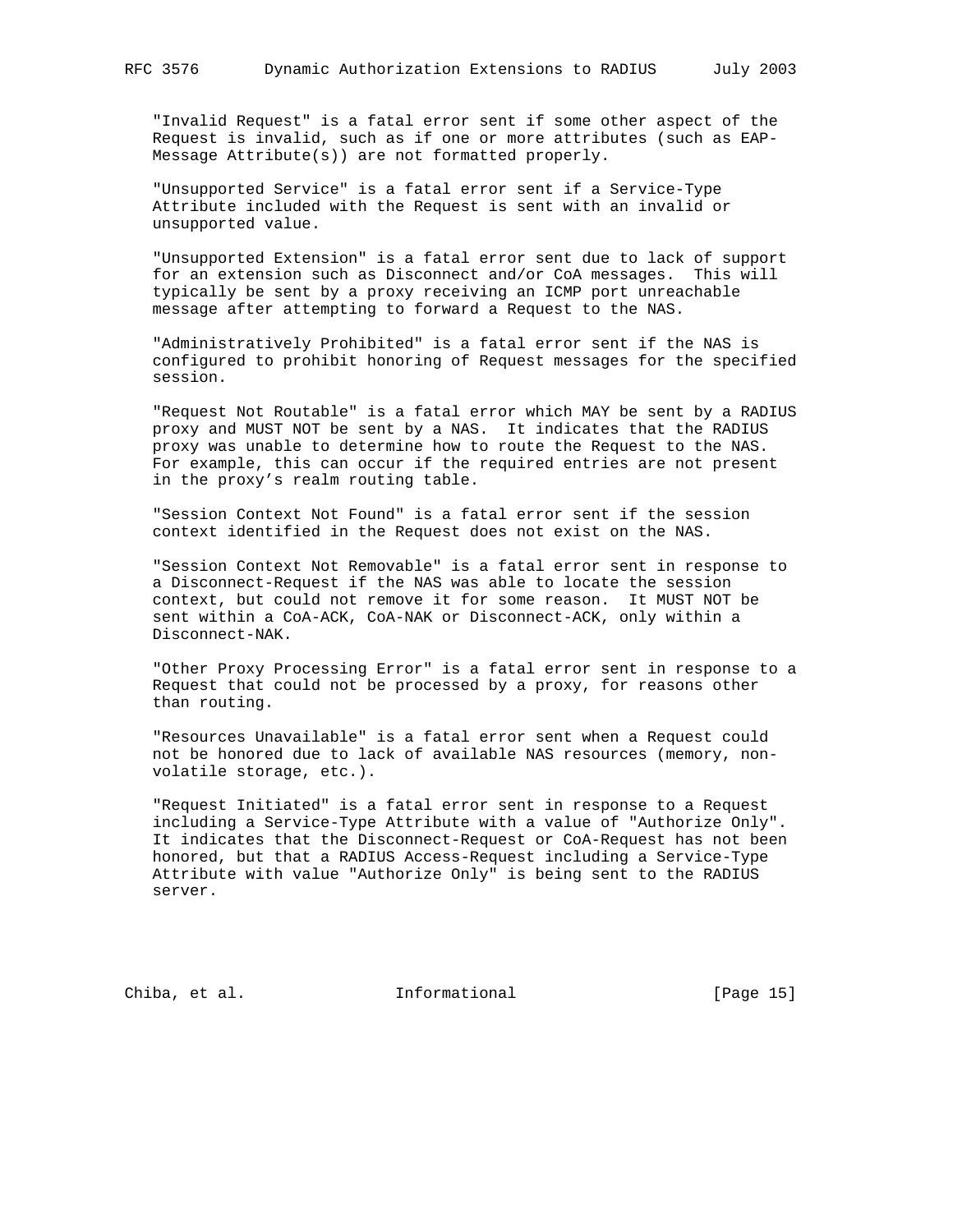# 3.2. Table of Attributes

 The following table provides a guide to which attributes may be found in which packets, and in what quantity.

Change-of-Authorization Messages

| Request | ACK     | NAK            | #  | Attribute                         |
|---------|---------|----------------|----|-----------------------------------|
| $0 - 1$ | 0       | 0              | 1  | User-Name [Note 1]                |
| $0 - 1$ | 0       | 0              | 4  | NAS-IP-Address [Note 1]           |
| $0 - 1$ | 0       | 0              | 5  | NAS-Port [Note 1]                 |
| $0 - 1$ | 0       | $0 - 1$        | 6  | Service-Type [Note 6]             |
| $0 - 1$ | 0       | $\overline{0}$ | 7  | Framed-Protocol [Note 3]          |
| $0 - 1$ | 0       | 0              | 8  | Framed-IP-Address [Note 1]        |
| $0 - 1$ | 0       | 0              | 9  | Framed-IP-Netmask [Note 3]        |
| $0 - 1$ | 0       | 0              | 10 | Framed-Routing [Note 3]           |
| $0+$    | 0       | 0              | 11 | Filter-ID [Note 3]                |
| $0 - 1$ | 0       | 0              | 12 | Framed-MTU [Note 3]               |
| $0+$    | 0       | 0              | 13 | Framed-Compression [Note 3]       |
| $0+$    | 0       | 0              | 14 | Login-IP-Host [Note 3]            |
| $0 - 1$ | 0       | 0              | 15 | Login-Service [Note 3]            |
| $0 - 1$ | 0       | 0              | 16 | Login-TCP-Port [Note 3]           |
| $0+$    | 0       | 0              | 18 | Reply-Message [Note 2]            |
| $0 - 1$ | 0       | 0              | 19 | Callback-Number [Note 3]          |
| $0 - 1$ | 0       | 0              | 20 | Callback-Id [Note 3]              |
| $0+$    | 0       | 0              | 22 | Framed-Route [Note 3]             |
| $0 - 1$ | 0       | 0              | 23 | Framed-IPX-Network [Note 3]       |
| $0 - 1$ | $0 - 1$ | $0 - 1$        | 24 | State [Note 7]                    |
| $0+$    | 0       | 0              | 25 | Class [Note 3]                    |
| $0+$    | 0       | 0              | 26 | Vendor-Specific [Note 3]          |
| $0 - 1$ | 0       | 0              | 27 | Session-Timeout [Note 3]          |
| $0 - 1$ | 0       | 0              | 28 | Idle-Timeout [Note 3]             |
| $0 - 1$ | 0       | 0              | 29 | Termination-Action [Note 3]       |
| $0 - 1$ | 0       | 0              | 30 | Called-Station-Id [Note 1]        |
| $0 - 1$ | 0       | 0              | 31 | Calling-Station-Id [Note 1]       |
| $0 - 1$ | 0       | 0              | 32 | NAS-Identifier [Note 1]           |
| $0+$    | $0+$    | $0+$           | 33 | Proxy-State                       |
| $0 - 1$ | 0       | 0              | 34 | Login-LAT-Service [Note 3]        |
| $0 - 1$ | 0       | 0              | 35 | Login-LAT-Node [Note 3]           |
| $0 - 1$ | 0       | 0              | 36 | Login-LAT-Group [Note 3]          |
| $0 - 1$ | 0       | 0              | 37 | Framed-AppleTalk-Link [Note 3]    |
| $0+$    | 0       | 0              | 38 | Framed-AppleTalk-Network [Note 3] |
| $0 - 1$ | 0       | 0              | 39 | Framed-AppleTalk-Zone [Note 3]    |
| $0 - 1$ | 0       | 0              | 44 | Acct-Session-Id [Note 1]          |
| $0 - 1$ | 0       | 0              | 50 | Acct-Multi-Session-Id [Note 1]    |
| $0 - 1$ | $0 - 1$ | $0 - 1$        | 55 | Event-Timestamp                   |
| $0 - 1$ | 0       | 0              | 61 | NAS-Port-Type [Note 1]            |
| Request | ACK     | NAK            | #  | Attribute                         |

Chiba, et al. 1nformational 1999 [Page 16]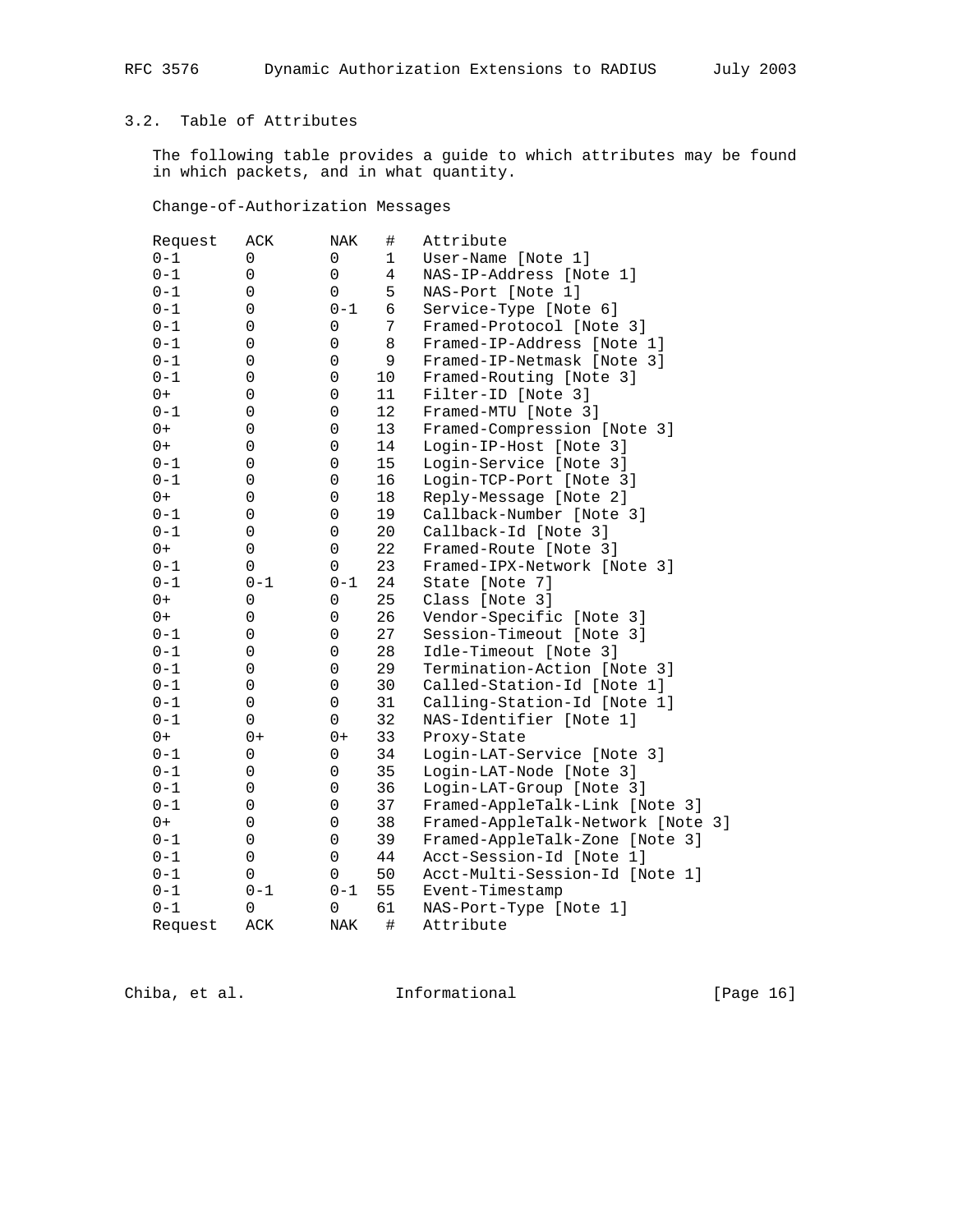| Request  | ACK         | NAK     | #   | Attribute                        |
|----------|-------------|---------|-----|----------------------------------|
| $0 - 1$  | $\Omega$    | 0       | 62  | Port-Limit [Note 3]              |
| $0 - 1$  | $\Omega$    | 0       | 63  | Login-LAT-Port [Note 3]          |
| $0+$     | $\Omega$    | 0       | 64  | Tunnel-Type [Note 5]             |
| $0+$     | 0           | 0       | 65  | Tunnel-Medium-Type [Note 5]      |
| $0+$     | 0           | 0       | 66  | Tunnel-Client-Endpoint [Note 5]  |
| $0+$     | $\Omega$    | 0       | 67  | Tunnel-Server-Endpoint [Note 5]  |
| $0+$     | 0           | 0       | 69  | Tunnel-Password [Note 5]         |
| $0 - 1$  | 0           | 0       | 71  | ARAP-Features [Note 3]           |
| $0 - 1$  | 0           | 0       | 72  | ARAP-Zone-Access [Note 3]        |
| $0+$     | $\Omega$    | 0       | 78  | Configuration-Token [Note 3]     |
| $0+$     | $0 - 1$     | 0       | 79  | EAP-Message [Note 2]             |
| $0 - 1$  | $0 - 1$     | $0 - 1$ | 80  | Message-Authenticator            |
| $0+$     | $\Omega$    | 0       | 81  | Tunnel-Private-Group-ID [Note 5] |
| $0+$     | $\Omega$    | 0       | 82  | Tunnel-Assignment-ID [Note 5]    |
| $0+$     | 0           | 0       | 83  | Tunnel-Preference [Note 5]       |
| $0 - 1$  | 0           | 0       | 85  | Acct-Interim-Interval [Note 3]   |
| $0 - 1$  | $\mathbf 0$ | 0       | 87  | NAS-Port-Id [Note 1]             |
| $0 - 1$  | $\Omega$    | 0       | 88  | Framed-Pool [Note 3]             |
| $0+$     | 0           | 0       | 90  | Tunnel-Client-Auth-ID [Note 5]   |
| $0+$     | 0           | 0       | 91  | Tunnel-Server-Auth-ID [Note 5]   |
| $0 - 1$  | 0           | 0       | 94  | Originating-Line-Info [Note 1]   |
| $0 - 1$  | $\Omega$    | 0       | 95  | NAS-IPv6-Address [Note 1]        |
| $0 - 1$  | 0           | 0       | 96  | Framed-Interface-Id [Note 1]     |
| $0+$     | $\Omega$    | 0       | 97  | Framed-IPv6-Prefix [Note 1]      |
| $0+$     | 0           | 0       | 98  | Login-IPv6-Host [Note 3]         |
| $0+$     | $\mathbf 0$ | 0       | 99  | Framed-IPv6-Route [Note 3]       |
| $0 - 1$  | $\mathbf 0$ | 0       | 100 | Framed-IPv6-Pool [Note 3]        |
| $\Omega$ | $\Omega$    | $0+$    | 101 | Error-Cause                      |
| Request  | ACK         | NAK     | #   | Attribute                        |

Disconnect Messages

| Request | ACK     | NAK      | #  | Attribute                   |
|---------|---------|----------|----|-----------------------------|
| $0 - 1$ | 0       |          | 1  | User-Name [Note 1]          |
| $0 - 1$ | 0       | 0        | 4  | NAS-IP-Address [Note 1]     |
| $0 - 1$ |         | $\Omega$ | 5  | NAS-Port [Note 1]           |
| $0 - 1$ | 0       | $0 - 1$  | 6  | Service-Type [Note 6]       |
| $0 - 1$ |         | 0        | 8  | Framed-IP-Address [Note 1]  |
| $0+$    | 0       | $\Omega$ | 18 | Reply-Message [Note 2]      |
| $0 - 1$ | $0 - 1$ | $0 - 1$  | 24 | State [Note 7]              |
| $0+$    | 0       | 0        | 25 | Class [Note 4]              |
| $0+$    |         | 0        | 26 | Vendor-Specific             |
| $0 - 1$ | 0       | $\Omega$ | 30 | Called-Station-Id [Note 1]  |
| $0 - 1$ |         | $\Omega$ | 31 | Calling-Station-Id [Note 1] |
| $0 - 1$ | 0       | $\Omega$ | 32 | NAS-Identifier [Note 1]     |
| $0+$    | $0+$    | $0+$     | 33 | Proxy-State                 |
| Request | ACK     | NAK      | #  | Attribute                   |

Chiba, et al. 1nformational 1999 [Page 17]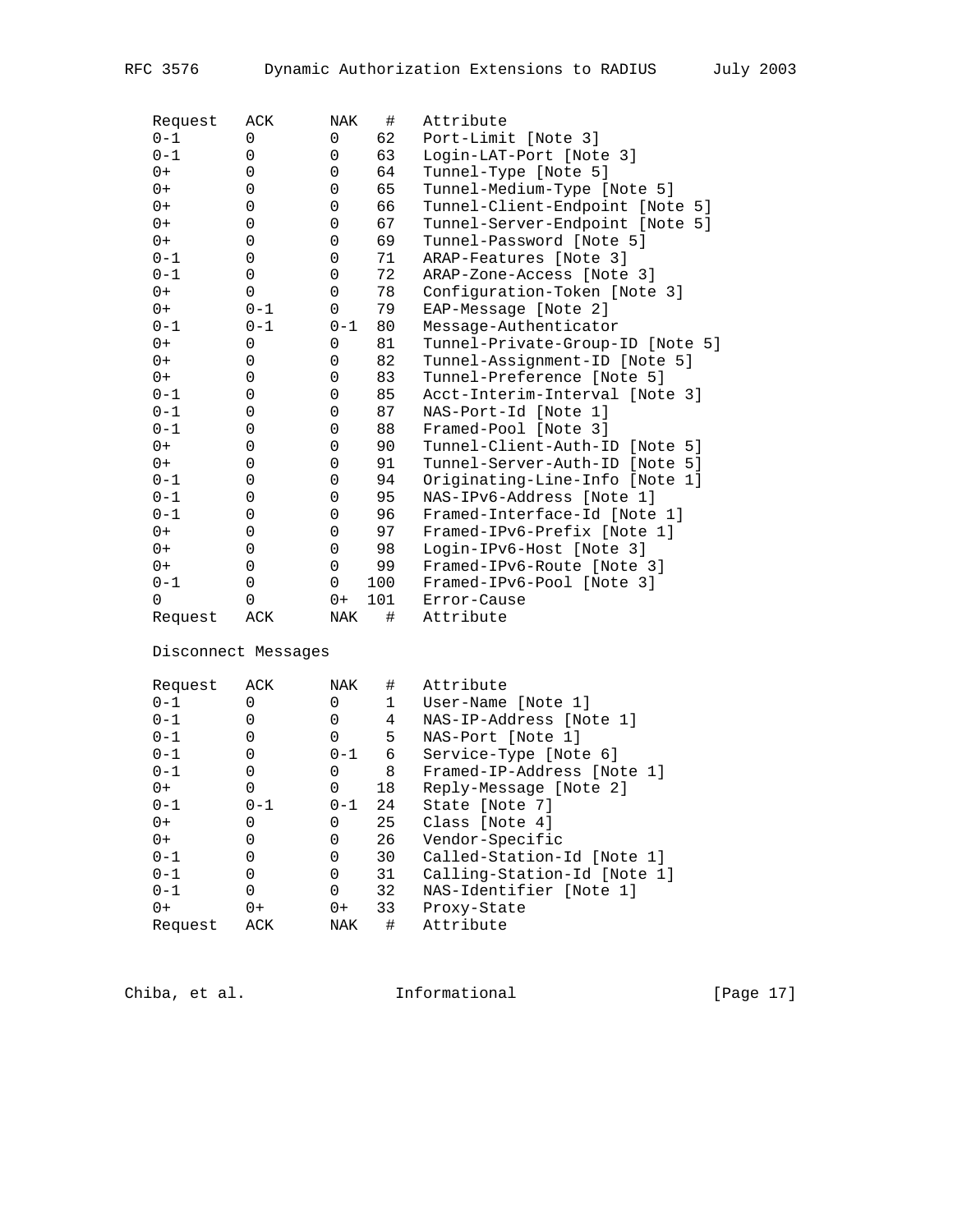| Request | ACK      | NAK      | #   | Attribute                      |
|---------|----------|----------|-----|--------------------------------|
| $0 - 1$ | 0        | 0        | 44  | Acct-Session-Id [Note 1]       |
| $0 - 1$ | $0 - 1$  | $\Omega$ | 49  | Acct-Terminate-Cause           |
| $0 - 1$ | 0        | $\Omega$ | 50  | Acct-Multi-Session-Id [Note 1] |
| $0 - 1$ | $0 - 1$  | $0 - 1$  | 55  | Event-Timestamp                |
| $0 - 1$ | $\Omega$ | $\Omega$ | 61  | NAS-Port-Type [Note 1]         |
| $0+$    | $0 - 1$  | $\Omega$ | 79  | EAP-Message [Note 2]           |
| $0 - 1$ | $0 - 1$  | $0 - 1$  | 80  | Message-Authenticator          |
| $0 - 1$ | $\Omega$ | 0        | 87  | NAS-Port-Id [Note 1]           |
| $0 - 1$ |          | $\Omega$ | 94  | Originating-Line-Info [Note 1] |
| $0 - 1$ | $\Omega$ | $\Omega$ | 95  | NAS-IPv6-Address [Note 1]      |
| $0 - 1$ |          | $\Omega$ | 96  | Framed-Interface-Id [Note 1]   |
| $0+$    | $\Omega$ | $\Omega$ | 97  | Framed-IPv6-Prefix [Note 1]    |
| 0       | $0+$     | $0+$     | 101 | Error-Cause                    |
| Request | ACK      | NAK      | #   | Attribute                      |

 [Note 1] Where NAS or session identification attributes are included in Disconnect-Request or CoA-Request messages, they are used for identification purposes only. These attributes MUST NOT be used for purposes other than identification (e.g. within CoA-Request messages to request authorization changes).

 [Note 2] The Reply-Message Attribute is used to present a displayable message to the user. The message is only displayed as a result of a successful Disconnect-Request or CoA-Request (where a Disconnect-ACK or CoA-ACK is subsequently sent). Where EAP is used for authentication, an EAP-Message/Notification-Request Attribute is sent instead, and Disconnect-ACK or CoA-ACK messages contain an EAP- Message/Notification-Response Attribute.

 [Note 3] When included within a CoA-Request, these attributes represent an authorization change request. When one of these attributes is omitted from a CoA-Request, the NAS assumes that the attribute value is to remain unchanged. Attributes included in a CoA-Request replace all existing value(s) of the same attribute(s).

 [Note 4] When included within a successful Disconnect-Request (where a Disconnect-ACK is subsequently sent), the Class Attribute SHOULD be sent unmodified by the client to the accounting server in the Accounting Stop packet. If the Disconnect-Request is unsuccessful, then the Class Attribute is not processed.

 [Note 5] When included within a CoA-Request, these attributes represent an authorization change request. Where tunnel attribute(s) are sent within a successful CoA-Request, all existing tunnel attributes are removed and replaced by the new attribute(s).

Chiba, et al. **Informational** [Page 18]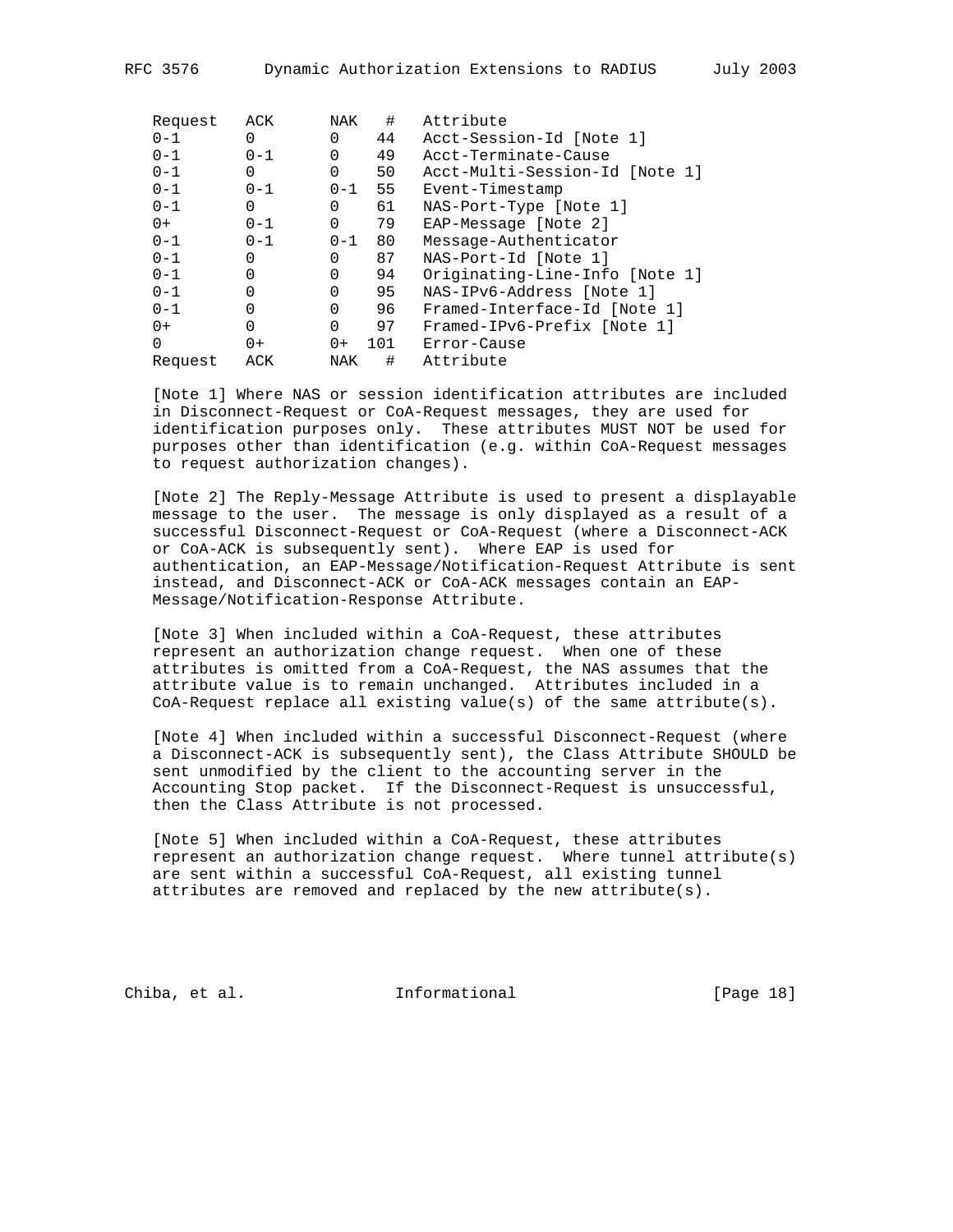[Note 6] When included within a Disconnect-Request or CoA-Request, a Service-Type Attribute with value "Authorize Only" indicates that the Request only contains NAS and session identification attributes, and that the NAS should attempt reauthorization by sending an Access- Request with a Service-Type Attribute with value "Authorize Only". This enables a usage model akin to that supported in Diameter, thus easing translation between the two protocols. Support for the Service-Type Attribute is optional within CoA-Request and Disconnect-Request messages; where it is not included, the Request message may contain both identification and authorization attributes. A NAS that does not support the Service-Type Attribute with the value "Authorize Only" within a Disconnect-Request MUST respond with a Disconnect-NAK including no Service-Type Attribute; an Error-Cause Attribute with value "Unsupported Service" MAY be included. A NAS that does not support the Service-Type Attribute with the value "Authorize Only" within a CoA-Request MUST respond with a CoA-NAK including no Service-Type Attribute; an Error-Cause Attribute with value "Unsupported Service" MAY be included.

 A NAS supporting the "Authorize Only" Service-Type value within Disconnect-Request or CoA-Request messages MUST respond with a Disconnect-NAK or CoA-NAK respectively, containing a Service-Type Attribute with value "Authorize Only", and an Error-Cause Attribute with value "Request Initiated". The NAS then sends an Access-Request to the RADIUS server with a Service-Type Attribute with value "Authorize Only". This Access-Request SHOULD contain the NAS attributes from the Disconnect or CoA-Request, as well as the session attributes from the Request legal for inclusion in an Access-Request as specified in [RFC2865], [RFC2868], [RFC2869] and [RFC3162]. As noted in [RFC2869] Section 5.19, a Message-Authenticator attribute SHOULD be included in an Access-Request that does not contain a User-Password, CHAP-Password, ARAP-Password or EAP-Message Attribute. The RADIUS server should send back an Access-Accept to (re-)authorize the session or an Access-Reject to refuse to (re-)authorize it.

 [Note 7] The State Attribute is available to be sent by the RADIUS server to the NAS in a Disconnect-Request or CoA-Request message and MUST be sent unmodified from the NAS to the RADIUS server in a subsequent ACK or NAK message. If a Service-Type Attribute with value "Authorize Only" is included in a Disconnect-Request or CoA- Request along with a State Attribute, then the State Attribute MUST be sent unmodified from the NAS to the RADIUS server in the resulting Access-Request sent to the RADIUS server, if any. The State Attribute is also available to be sent by the RADIUS server to the NAS in a CoA-Request that also includes a Termination-Action Attribute with the value of RADIUS-Request. If the client performs the Termination-Action by sending a new Access-Request upon termination of the current session, it MUST include the State

Chiba, et al. 1nformational [Page 19]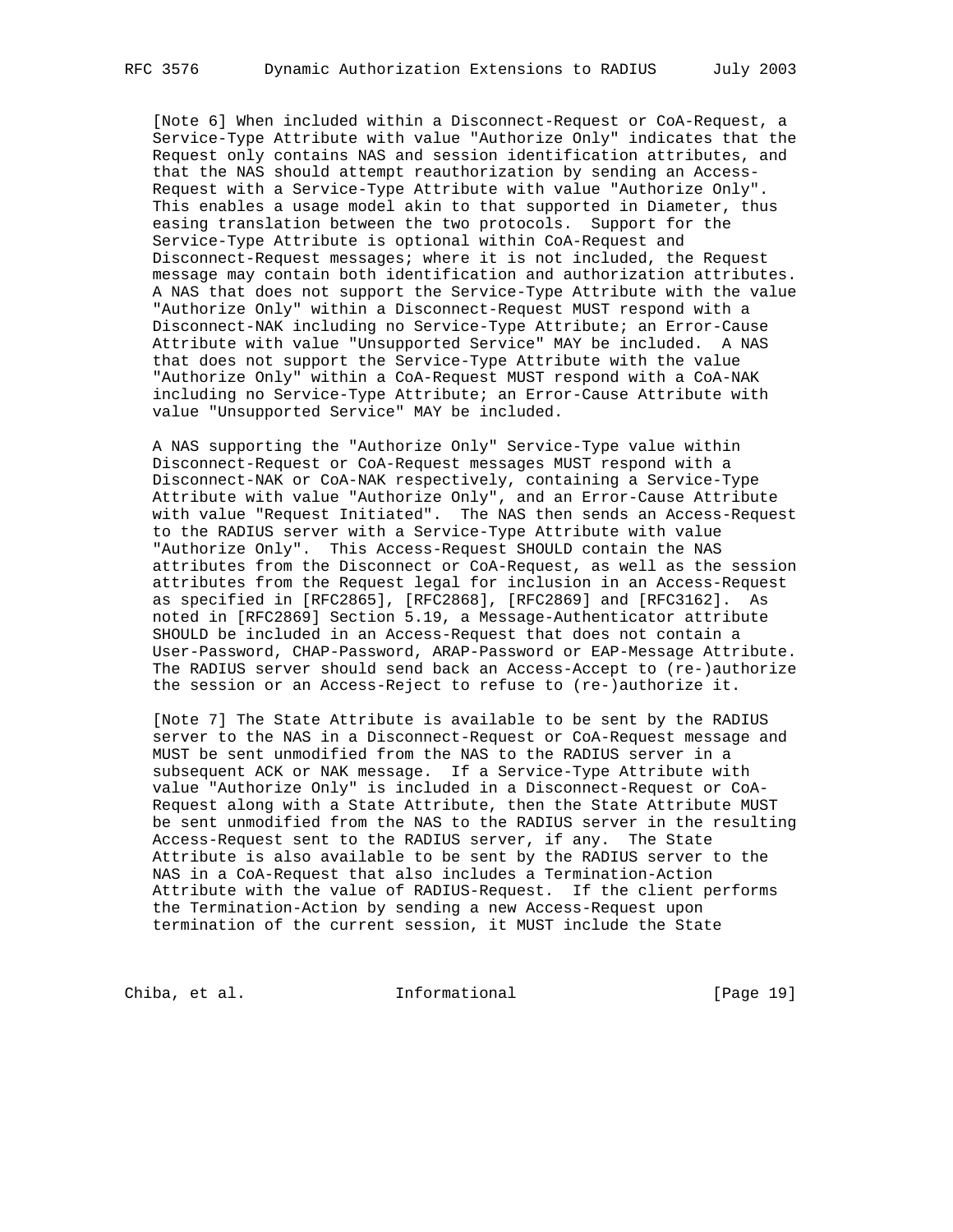Attribute unchanged in that Access-Request. In either usage, the client MUST NOT interpret the Attribute locally. A Disconnect- Request or CoA-Request packet must have only zero or one State Attribute. Usage of the State Attribute is implementation dependent. If the RADIUS server does not recognize the State Attribute in the Access-Request, then it MUST send an Access-Reject.

The following table defines the meaning of the above table entries.

- 0 This attribute MUST NOT be present in packet.
- 0+ Zero or more instances of this attribute MAY be present in packet.
- 0-1 Zero or one instance of this attribute MAY be present in packet.
- 1 Exactly one instance of this attribute MUST be present in packet.
- 4. IANA Considerations

 This document uses the RADIUS [RFC2865] namespace, see <http://www.iana.org/assignments/radius-types>. There are six updates for the section: RADIUS Packet Type Codes. These Packet Types are allocated in [RADIANA]:

- 40 Disconnect-Request
- 41 Disconnect-ACK
- 42 Disconnect-NAK
- 43 CoA-Request
- 44 CoA-ACK
- 45 CoA-NAK

 Allocation of a new Service-Type value for "Authorize Only" is requested. This document also uses the UDP [RFC768] namespace, see <http://www.iana.org/assignments/port-numbers>. The authors request a port assignment from the Registered ports range. Finally, this specification allocates the Error-Cause Attribute (101) with the following decimal values:

| #    | Value                            |
|------|----------------------------------|
|      |                                  |
| 2.01 | Residual Session Context Removed |
| 202  | Invalid EAP Packet (Ignored)     |
| 401  | Unsupported Attribute            |
| 402  | Missing Attribute                |
| 403  | NAS Identification Mismatch      |
| 404  | Invalid Request                  |
| 405  | Unsupported Service              |
| 406  | Unsupported Extension            |
| 501  | Administratively Prohibited      |
| 502  | Request Not Routable (Proxy)     |
|      |                                  |

Chiba, et al. 1nformational [Page 20]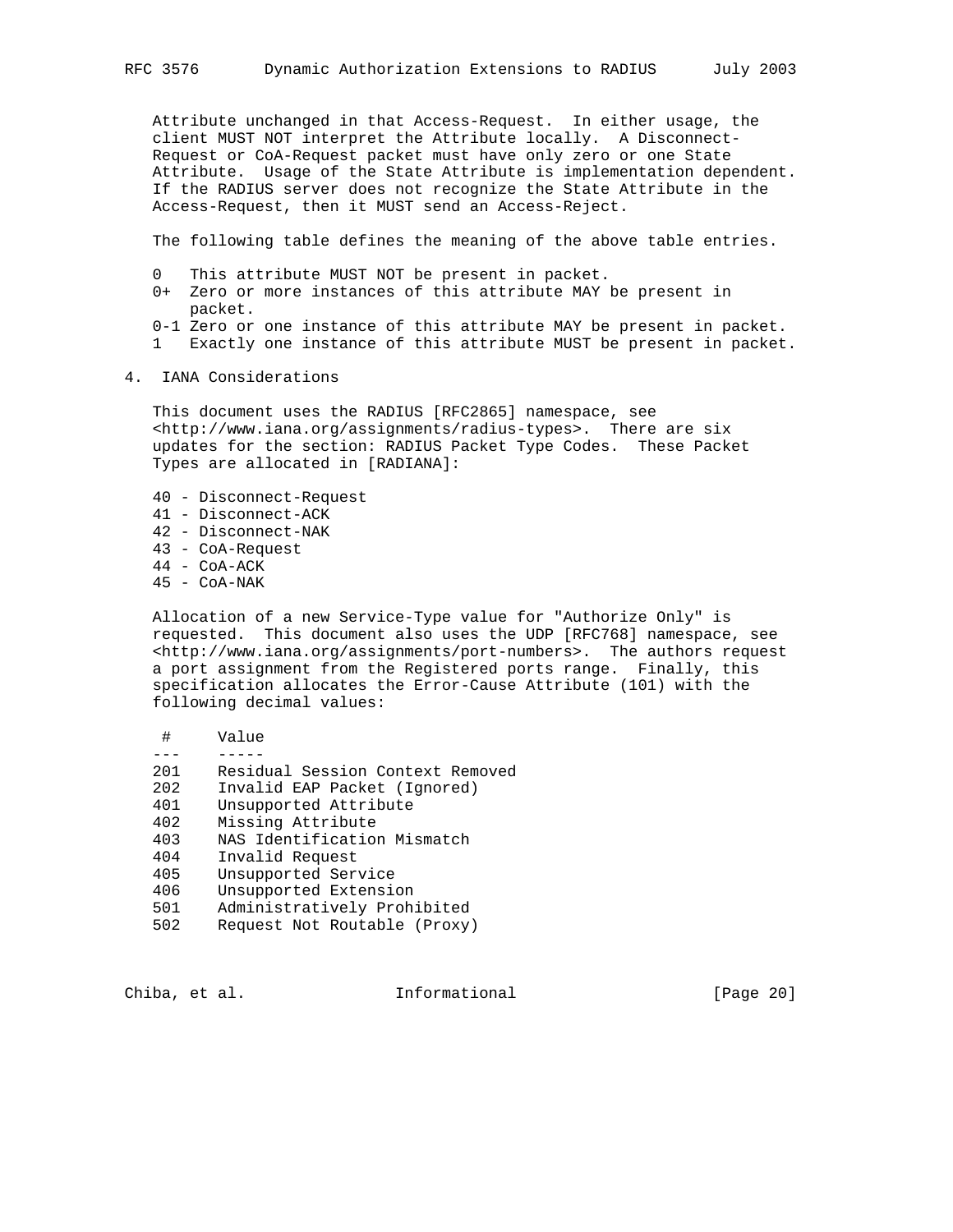- 503 Session Context Not Found
- 504 Session Context Not Removable
- 505 Other Proxy Processing Error
- 506 Resources Unavailable
- 507 Request Initiated
- 5. Security Considerations
- 5.1. Authorization Issues

 Where a NAS is shared by multiple providers, it is undesirable for one provider to be able to send Disconnect-Request or CoA-Requests affecting the sessions of another provider.

 A NAS or RADIUS proxy MUST silently discard Disconnect-Request or CoA-Request messages from untrusted sources. By default, a RADIUS proxy SHOULD perform a "reverse path forwarding" (RPF) check to verify that a Disconnect-Request or CoA-Request originates from an authorized RADIUS server. In addition, it SHOULD be possible to explicitly authorize additional sources of Disconnect-Request or CoA-Request packets relating to certain classes of sessions. For example, a particular source can be explicitly authorized to send CoA-Request messages relating to users within a set of realms.

 To perform the RPF check, the proxy uses the session identification attributes included in Disconnect-Request or CoA-Request messages, in order to determine the RADIUS server(s) to which an equivalent Access-Request could be routed. If the source address of the Disconnect-Request or CoA-Request is within this set, then the Request is forwarded; otherwise it MUST be silently discarded.

 Typically the proxy will extract the realm from the Network Access Identifier [RFC2486] included within the User-Name Attribute, and determine the corresponding RADIUS servers in the proxy routing tables. The RADIUS servers for that realm are then compared against the source address of the packet. Where no RADIUS proxy is present, the RPF check will need to be performed by the NAS itself.

 Since authorization to send a Disconnect-Request or CoA-Request is determined based on the source address and the corresponding shared secret, the NASes or proxies SHOULD configure a different shared secret for each RADIUS server.

Chiba, et al. 1nformational [Page 21]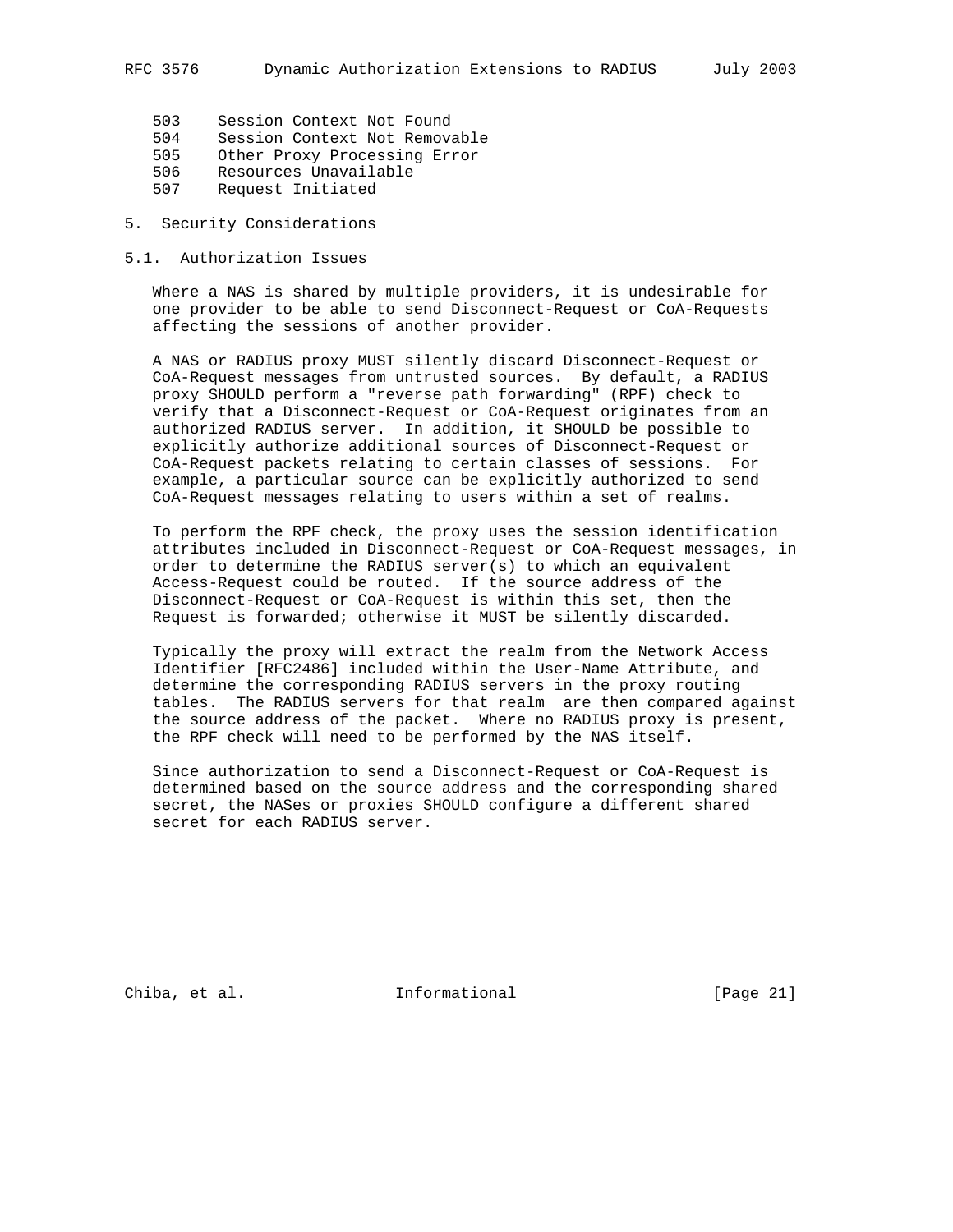#### 5.2. Impersonation

[RFC2865] Section 3 states:

 A RADIUS server MUST use the source IP address of the RADIUS UDP packet to decide which shared secret to use, so that RADIUS requests can be proxied.

 When RADIUS requests are forwarded by a proxy, the NAS-IP-Address or NAS-IPv6-Address Attributes will typically not match the source address observed by the RADIUS server. Since the NAS-Identifier Attribute need not contain an FQDN, this attribute may not be resolvable to the source address observed by the RADIUS server, even when no proxy is present.

 As a result, the authenticity check performed by a RADIUS server or proxy does not verify the correctness of NAS identification attributes. This makes it possible for a rogue NAS to forge NAS-IP- Address, NAS-IPv6-Address or NAS-Identifier Attributes within a RADIUS Access-Request in order to impersonate another NAS. It is also possible for a rogue NAS to forge session identification attributes such as the Called-Station-Id, Calling-Station-Id, or Originating-Line-Info [NASREQ]. This could fool the RADIUS server into sending Disconnect-Request or CoA-Request messages containing forged session identification attributes to a NAS targeted by an attacker.

 To address these vulnerabilities RADIUS proxies SHOULD check whether NAS identification attributes (see Section 3.) match the source address of packets originating from the NAS. Where one or more attributes do not match, Disconnect-Request or CoA-Request messages SHOULD be silently discarded.

 Such a check may not always be possible. Since the NAS-Identifier Attribute need not correspond to an FQDN, it may not be resolvable to an IP address to be matched against the source address. Also, where a NAT exists between the RADIUS client and proxy, checking the NAS- IP-Address or NAS-IPv6-Address Attributes may not be feasible.

### 5.3. IPsec Usage Guidelines

 In addition to security vulnerabilities unique to Disconnect or CoA messages, the protocol exchanges described in this document are susceptible to the same vulnerabilities as RADIUS [RFC2865]. It is RECOMMENDED that IPsec be employed to afford better security.

Chiba, et al. Informational [Page 22]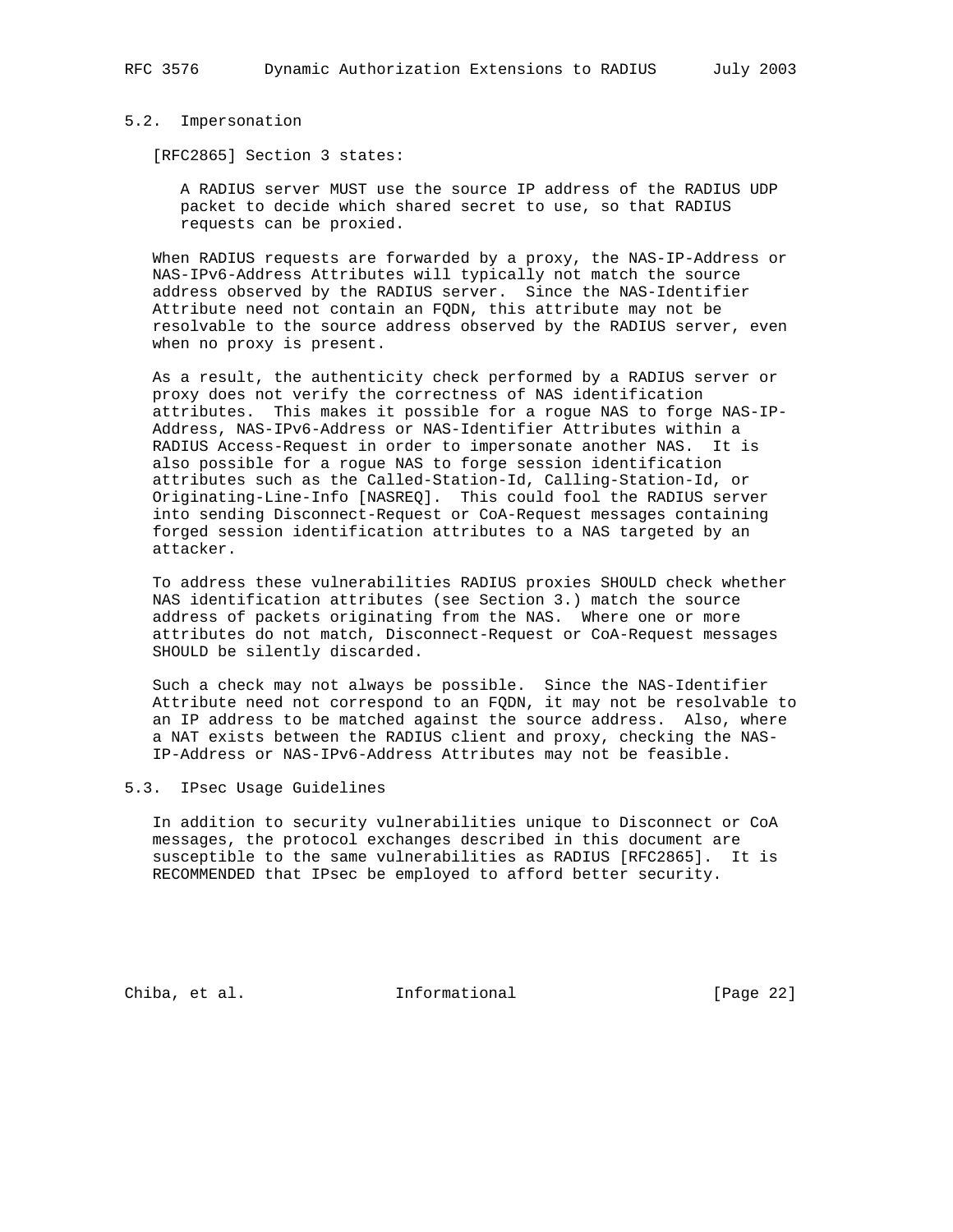Implementations of this specification SHOULD support IPsec [RFC2401] along with IKE [RFC2409] for key management. IPsec ESP [RFC2406] with a non-null transform SHOULD be supported, and IPsec ESP with a non-null encryption transform and authentication support SHOULD be used to provide per-packet confidentiality, authentication, integrity and replay protection. IKE SHOULD be used for key management.

 Within RADIUS [RFC2865], a shared secret is used for hiding Attributes such as User-Password, as well as used in computation of the Response Authenticator. In RADIUS accounting [RFC2866], the shared secret is used in computation of both the Request Authenticator and the Response Authenticator.

 Since in RADIUS a shared secret is used to provide confidentiality as well as integrity protection and authentication, only use of IPsec ESP with a non-null transform can provide security services sufficient to substitute for RADIUS application-layer security. Therefore, where IPsec AH or ESP null is used, it will typically still be necessary to configure a RADIUS shared secret.

 Where RADIUS is run over IPsec ESP with a non-null transform, the secret shared between the NAS and the RADIUS server MAY NOT be configured. In this case, a shared secret of zero length MUST be assumed. However, a RADIUS server that cannot know whether incoming traffic is IPsec-protected MUST be configured with a non-null RADIUS shared secret.

 When IPsec ESP is used with RADIUS, per-packet authentication, integrity and replay protection MUST be used. 3DES-CBC MUST be supported as an encryption transform and AES-CBC SHOULD be supported. AES-CBC SHOULD be offered as a preferred encryption transform if supported. HMAC-SHA1-96 MUST be supported as an authentication transform. DES-CBC SHOULD NOT be used as the encryption transform.

 A typical IPsec policy for an IPsec-capable RADIUS client is "Initiate IPsec, from me to any destination port UDP 1812". This IPsec policy causes an IPsec SA to be set up by the RADIUS client prior to sending RADIUS traffic. If some RADIUS servers contacted by the client do not support IPsec, then a more granular policy will be required: "Initiate IPsec, from me to IPsec-Capable-RADIUS-Server, destination port UDP 1812."

 For a client implementing this specification, the policy would be "Accept IPsec, from any to me, destination port UDP 3799". This causes the RADIUS client to accept (but not require) use of IPsec. It may not be appropriate to require IPsec for all RADIUS servers connecting to an IPsec-enabled RADIUS client, since some RADIUS servers may not support IPsec.

Chiba, et al. 1nformational [Page 23]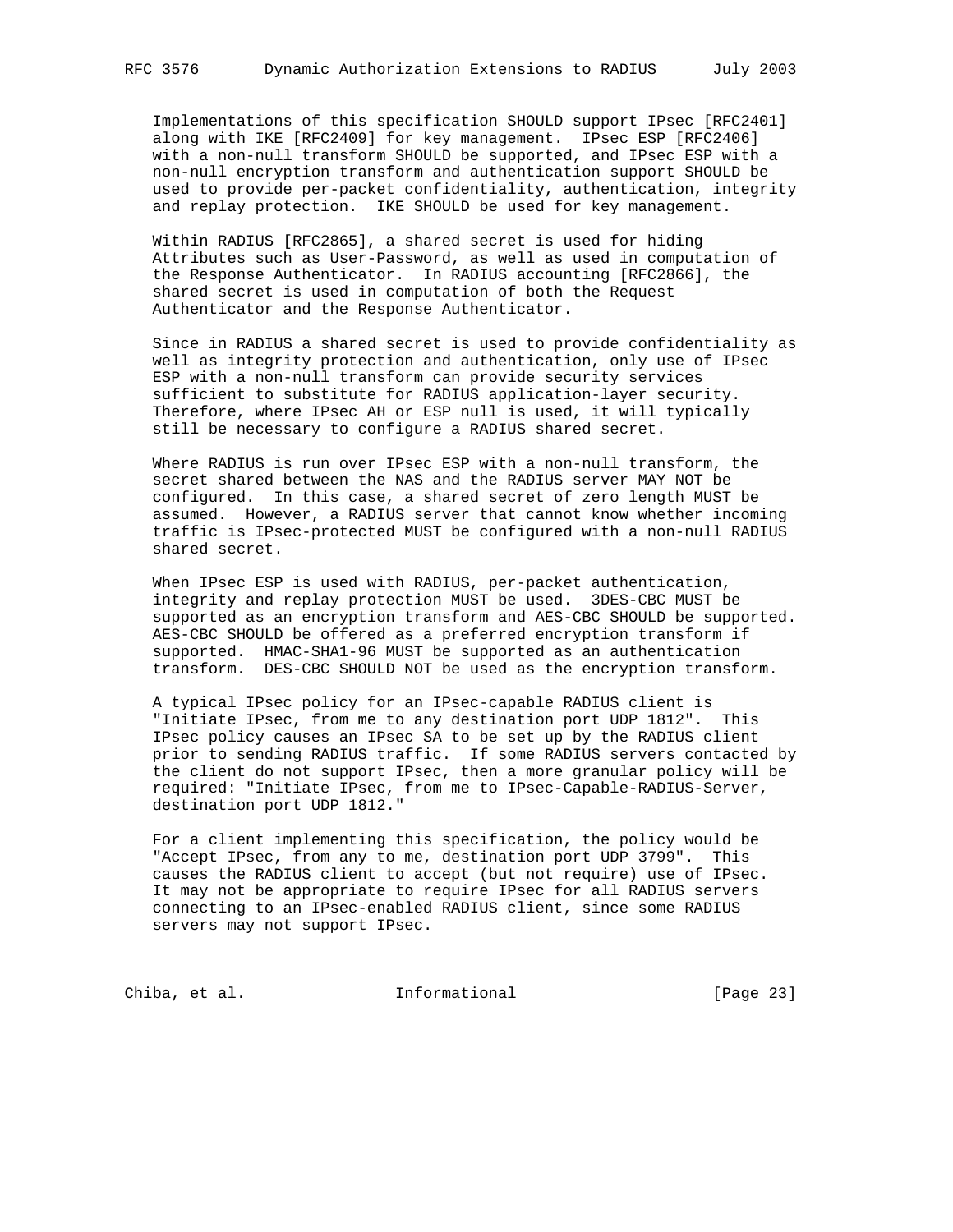For an IPsec-capable RADIUS server, a typical IPsec policy is "Accept IPsec, from any to me, destination port 1812". This causes the RADIUS server to accept (but not require) use of IPsec. It may not be appropriate to require IPsec for all RADIUS clients connecting to an IPsec-enabled RADIUS server, since some RADIUS clients may not support IPsec.

 For servers implementing this specification, the policy would be "Initiate IPsec, from me to any, destination port UDP 3799". This causes the RADIUS server to initiate IPsec when sending RADIUS extension traffic to any RADIUS client. If some RADIUS clients contacted by the server do not support IPsec, then a more granular policy will be required, such as "Initiate IPsec, from me to IPsec capable-RADIUS-client, destination port UDP 3799".

 Where IPsec is used for security, and no RADIUS shared secret is configured, it is important that the RADIUS client and server perform an authorization check. Before enabling a host to act as a RADIUS client, the RADIUS server SHOULD check whether the host is authorized to provide network access. Similarly, before enabling a host to act as a RADIUS server, the RADIUS client SHOULD check whether the host is authorized for that role.

 RADIUS servers can be configured with the IP addresses (for IKE Aggressive Mode with pre-shared keys) or FQDNs (for certificate authentication) of RADIUS clients. Alternatively, if a separate Certification Authority (CA) exists for RADIUS clients, then the RADIUS server can configure this CA as a trust anchor [RFC3280] for use with IPsec.

 Similarly, RADIUS clients can be configured with the IP addresses (for IKE Aggressive Mode with pre-shared keys) or FQDNs (for certificate authentication) of RADIUS servers. Alternatively, if a separate CA exists for RADIUS servers, then the RADIUS client can configure this CA as a trust anchor for use with IPsec.

 Since unlike SSL/TLS, IKE does not permit certificate policies to be set on a per-port basis, certificate policies need to apply to all uses of IPsec on RADIUS clients and servers. In IPsec deployment supporting only certificate authentication, a management station initiating an IPsec-protected telnet session to the RADIUS server would need to obtain a certificate chaining to the RADIUS client CA. Issuing such a certificate might not be appropriate if the management station was not authorized as a RADIUS client.

 Where RADIUS clients may obtain their IP address dynamically (such as an Access Point supporting DHCP), Main Mode with pre-shared keys [RFC2409] SHOULD NOT be used, since this requires use of a group

Chiba, et al. 1nformational [Page 24]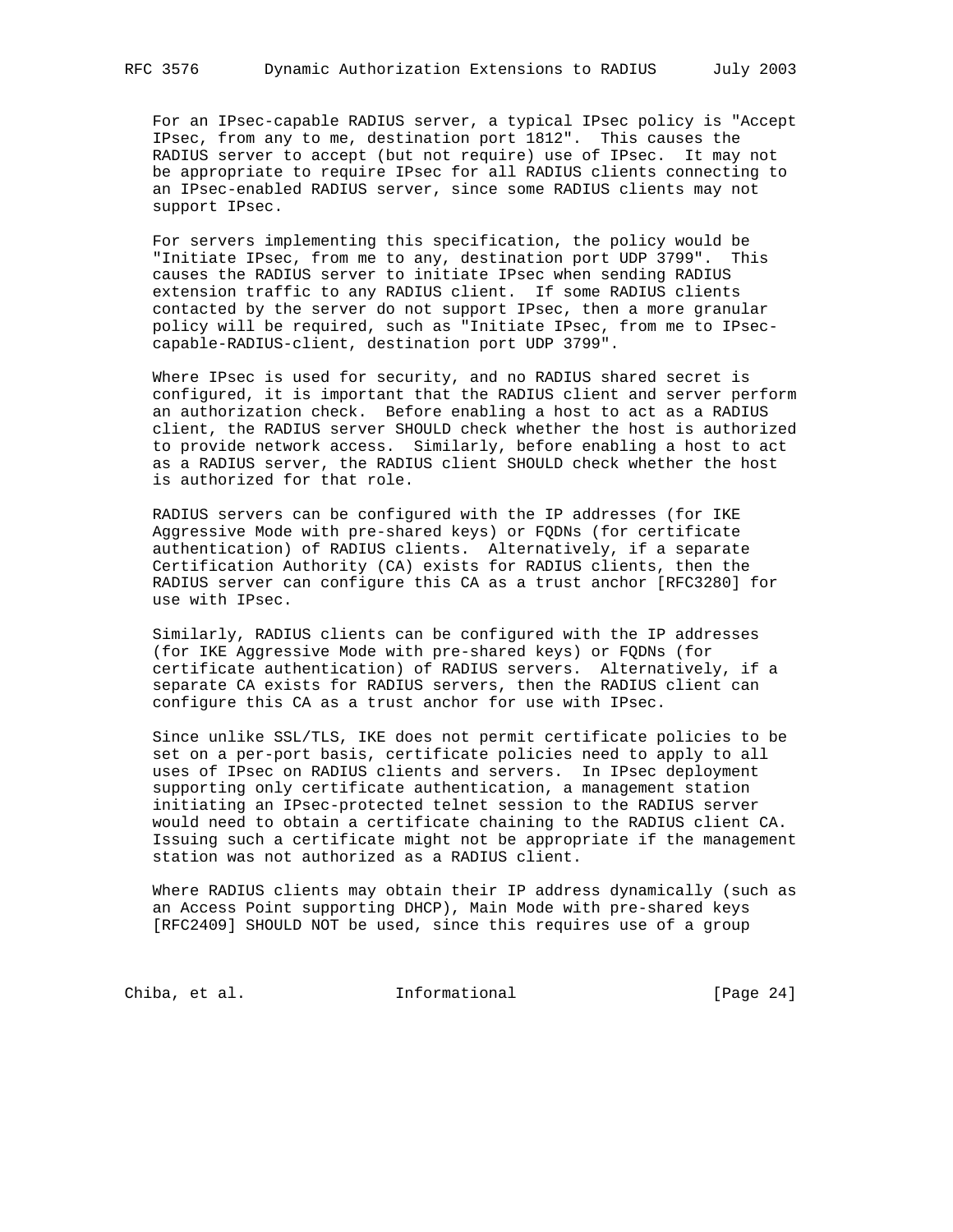pre-shared key; instead, Aggressive Mode SHOULD be used. Where RADIUS client addresses are statically assigned, either Aggressive Mode or Main Mode MAY be used. With certificate authentication, Main Mode SHOULD be used.

 Care needs to be taken with IKE Phase 1 Identity Payload selection in order to enable mapping of identities to pre-shared keys, even with Aggressive Mode. Where the ID\_IPV4\_ADDR or ID\_IPV6\_ADDR Identity Payloads are used and addresses are dynamically assigned, mapping of identities to keys is not possible, so that group pre-shared keys are still a practical necessity. As a result, the ID\_FQDN identity payload SHOULD be employed in situations where Aggressive mode is utilized along with pre-shared keys and IP addresses are dynamically assigned. This approach also has other advantages, since it allows the RADIUS server and client to configure themselves based on the fully qualified domain name of their peers.

 Note that with IPsec, security services are negotiated at the granularity of an IPsec SA, so that RADIUS exchanges requiring a set of security services different from those negotiated with existing IPsec SAs will need to negotiate a new IPsec SA. Separate IPsec SAs are also advisable where quality of service considerations dictate different handling RADIUS conversations. Attempting to apply different quality of service to connections handled by the same IPsec SA can result in reordering, and falling outside the replay window. For a discussion of the issues, see [RFC2983].

#### 5.4. Replay Protection

 Where IPsec replay protection is not used, the Event-Timestamp (55) Attribute [RFC2869] SHOULD be included within all messages. When this attribute is present, both the NAS and the RADIUS server MUST check that the Event-Timestamp Attribute is current within an acceptable time window. If the Event-Timestamp Attribute is not current, then the message MUST be silently discarded. This implies the need for time synchronization within the network, which can be achieved by a variety of means, including secure NTP, as described in [NTPAUTH].

 Both the NAS and the RADIUS server SHOULD be configurable to silently discard messages lacking an Event-Timestamp Attribute. A default time window of 300 seconds is recommended.

Chiba, et al. 1nformational [Page 25]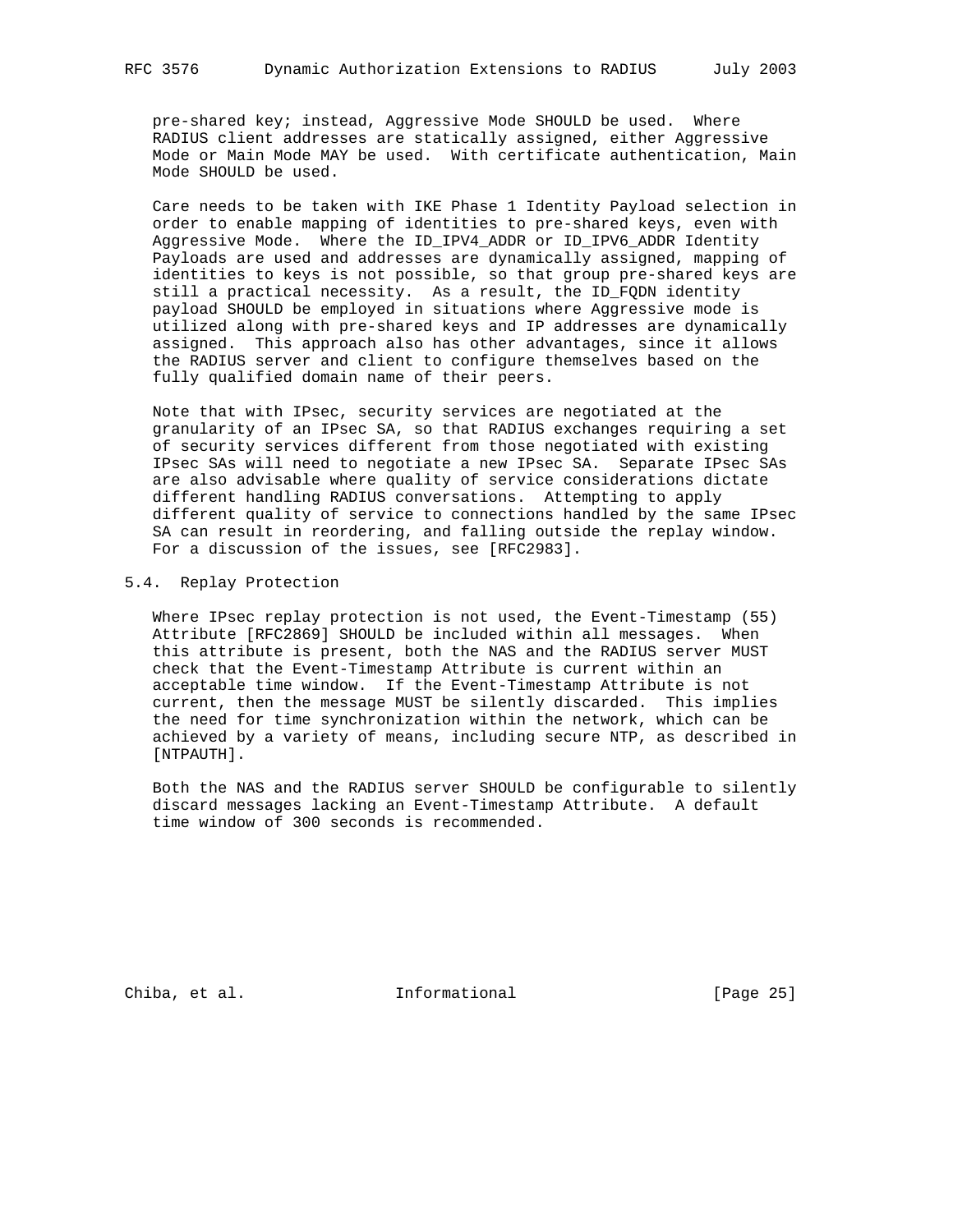RFC 3576 Dynamic Authorization Extensions to RADIUS July 2003

6. Example Traces

Disconnect Request with User-Name:

 0: xxxx xxxx xxxx xxxx xxxx 2801 001c 1b23 .B.....\$.-(....# 16: 624c 3543 ceba 55f1 be55 a714 ca5e 0108 bL5C..U..U...^.. 32: 6d63 6869 6261

Disconnect Request with Acct-Session-ID:

0: xxxx xxxx xxxx xxxx 2801 001e ad0d  $\ldots$  .....  $\tilde{a}$ ..... 16: 8e53 55b6 bd02 a0cb ace6 4e38 77bd 2c0a .SU.......N8w.,. 32: 3930 3233 3435 3637 90234567

Disconnect Request with Framed-IP-Address:

 0: xxxx xxxx xxxx xxxx xxxx 2801 001a 0bda .B....."2.(..... 16: 33fe 765b 05f0 fd9c c32a 2f6b 5182 0806 3.v[.....\*/kQ... 32: 0a00 0203

- 7. References
- 7.1. Normative References
	- [RFC1305] Mills, D., "Network Time Protocol (version 3) Specification, Implementation and Analysis", RFC 1305, March 1992.
	- [RFC1321] Rivest, R., "The MD5 Message-Digest Algorithm", RFC 1321, April 1992.
	- [RFC2104] Krawczyk, H., Bellare, M. and R. Canetti, "HMAC: Keyed-Hashing for Message Authentication", RFC 2104, February 1997.
	- [RFC2119] Bradner, S., "Key words for use in RFCs to Indicate Requirement Levels", BCP 14, RFC 2119, March 1997.
	- [RFC2401] Kent, S. and R. Atkinson, "Security Architecture for the Internet Protocol", RFC 2401, November 1998.
	- [RFC2406] Kent, S. and R. Atkinson, "IP Encapsulating Security Payload (ESP)", RFC 2406, November 1998.
	- [RFC2409] Harkins, D. and D. Carrel, "The Internet Key Exchange (IKE)", RFC 2409, November 1998.

Chiba, et al. **Informational** [Page 26]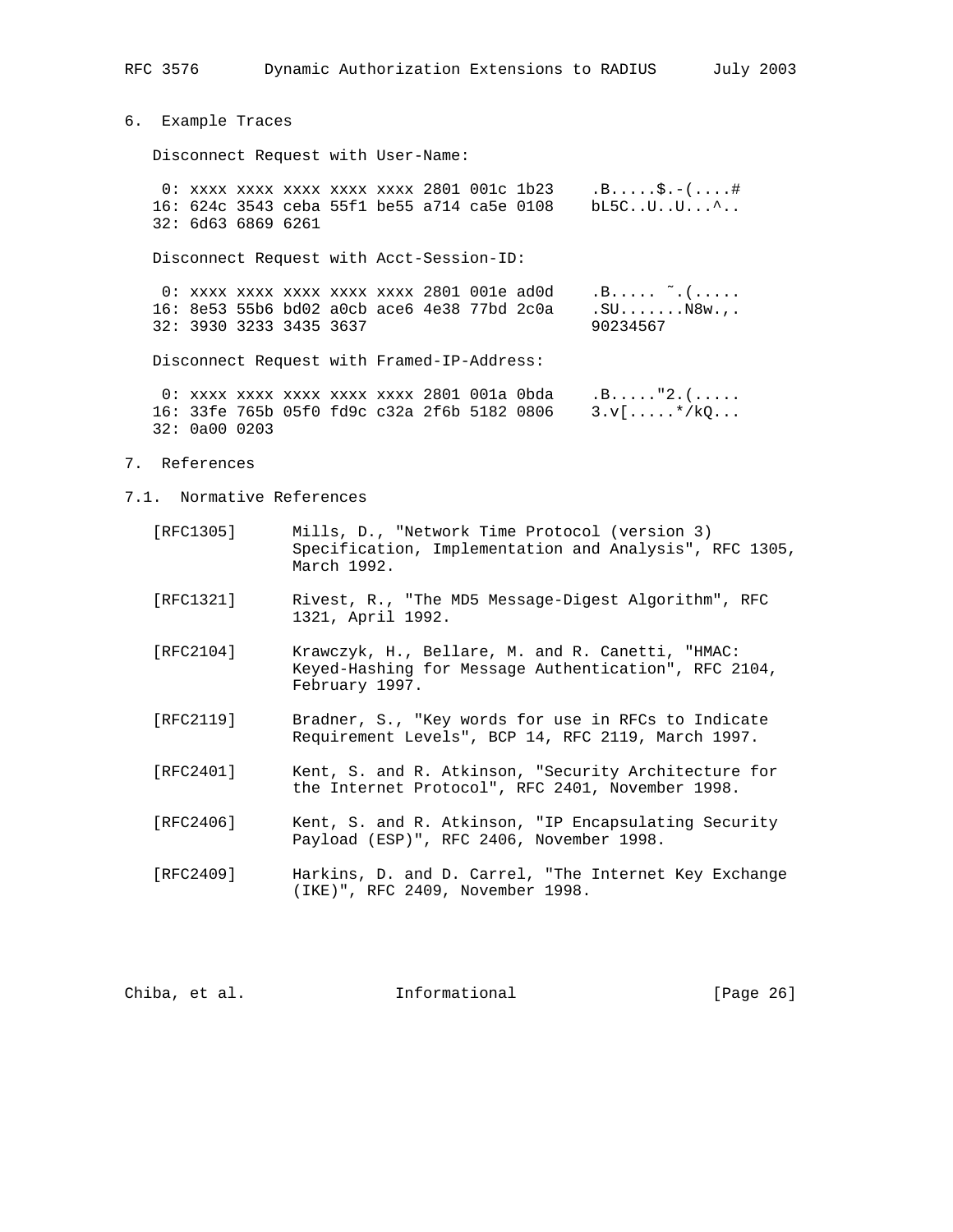an IANA Considerations Section in RFCs", BCP 26, RFC

- 2434, October 1998.
- [RFC2486] Aboba, B. and M. Beadles, "The Network Access Identifier", RFC 2486, January 1999.
- [RFC2865] Rigney, C., Willens, S., Rubens, A. and W. Simpson, "Remote Authentication Dial In User Service (RADIUS)", RFC 2865, June 2000.
- [RFC2866] Rigney, C., "RADIUS Accounting", RFC 2866, June 2000.
- [RFC2869] Rigney, C., Willats, W. and P. Calhoun, "RADIUS Extensions", RFC 2869, June 2000.
- [RFC3162] Aboba, B., Zorn, G. and D. Mitton, "RADIUS and IPv6", RFC 3162, August 2001.
- [RFC3280] Housley, R., Polk, W., Ford, W. and D. Solo, "Internet X.509 Public Key Infrastructure Certificate and Certificate Revocation List (CRL) Profile", RFC 3280, April 2002.
- [RADIANA] Aboba, B., "IANA Considerations for RADIUS (Remote Authentication Dial In User Service)", RFC 3575, July 2003.
- 7.2. Informative References
	- [RFC2882] Mitton, D., "Network Access Server Requirements: Extended RADIUS Practices", RFC 2882, July 2000.
	- [RFC2983] Black, D. "Differentiated Services and Tunnels", RFC 2983, October 2000.
	- [AAATransport] Aboba, B. and J. Wood, "Authentication, Authorization and Accounting (AAA) Transport Profile", RFC 3539, June 2003.
	- [Diameter] Calhoun, P., et al., "Diameter Base Protocol", Work in Progress.
	- [MD5Attack] Dobbertin, H., "The Status of MD5 After a Recent Attack", CryptoBytes Vol.2 No.2, Summer 1996.
	- [NASREQ] Calhoun, P., et al., "Diameter Network Access Server Application", Work in Progress.

Chiba, et al. **Informational** [Page 27]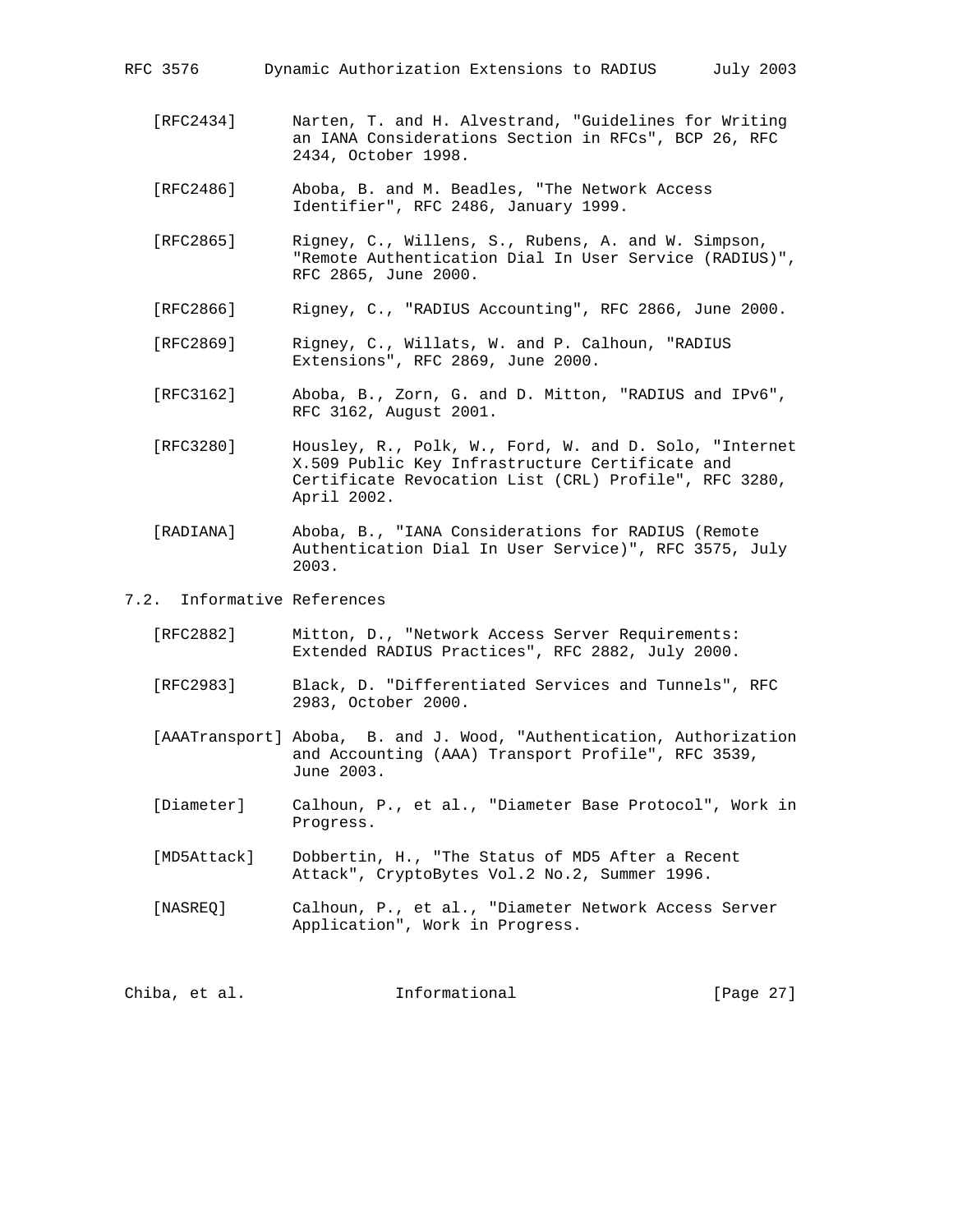- [NTPAUTH] Mills, D., "Public Key Cryptography for the Network Time Protocol", Work in Progress.
- 8. Intellectual Property Statement

 The IETF takes no position regarding the validity or scope of any intellectual property or other rights that might be claimed to pertain to the implementation or use of the technology described in this document or the extent to which any license under such rights might or might not be available; neither does it represent that it has made any effort to identify any such rights. Information on the IETF's procedures with respect to rights in standards-track and standards- related documentation can be found in BCP-11. Copies of claims of rights made available for publication and any assurances of licenses to be made available, or the result of an attempt made to obtain a general license or permission for the use of such proprietary rights by implementers or users of this specification can be obtained from the IETF Secretariat.

 The IETF invites any interested party to bring to its attention any copyrights, patents or patent applications, or other proprietary rights which may cover technology that may be required to practice this standard. Please address the information to the IETF Executive Director.

9. Acknowledgments

 This protocol was first developed and distributed by Ascend Communications. Example code was distributed in their free server kit.

 The authors would like to acknowledge the valuable suggestions and feedback from the following people:

 Avi Lior <avi@bridgewatersystems.com>, Randy Bush <randy@psg.net>, Steve Bellovin <smb@research.att.com> Glen Zorn <gwz@cisco.com>, Mark Jones <mjones@bridgewatersystems.com>, Claudio Lapidus <clapidus@hotmail.com>, Anurag Batta <Anurag\_Batta@3com.com>, Kuntal Chowdhury <chowdury@nortelnetworks.com>, and Tim Moore <timmoore@microsoft.com>. Russ Housley <housley@vigilsec.com>

Chiba, et al. **Informational** [Page 28]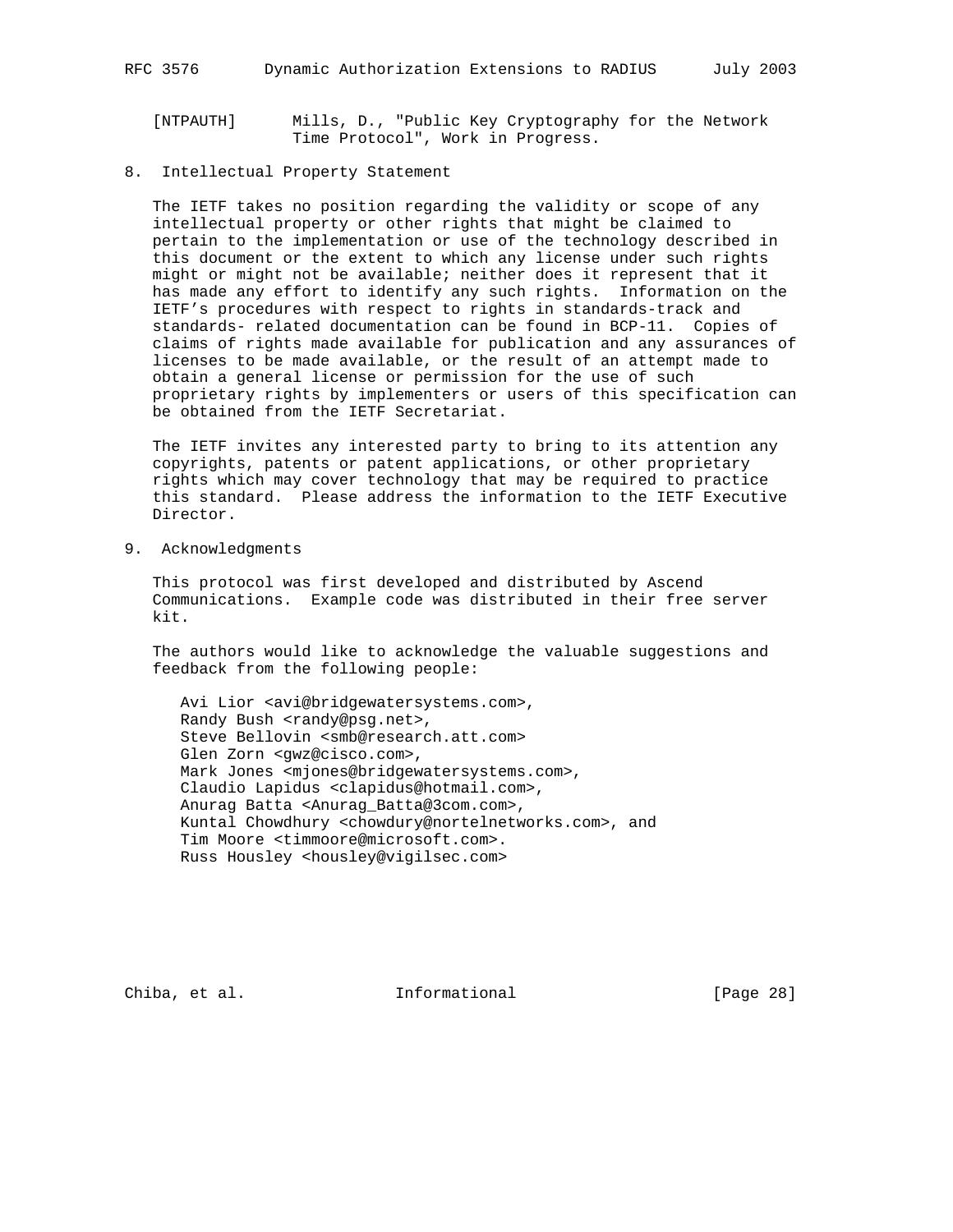10. Authors' Addresses Murtaza Chiba Cisco Systems, Inc. 170 West Tasman Dr. San Jose CA, 95134 EMail: mchiba@cisco.com Phone: +1 408 525 7198 Gopal Dommety Cisco Systems, Inc. 170 West Tasman Dr. San Jose, CA 95134 EMail: gdommety@cisco.com Phone: +1 408 525 1404 Mark Eklund Cisco Systems, Inc. 170 West Tasman Dr. San Jose, CA 95134 EMail: meklund@cisco.com Phone: +1 865 671 6255 David Mitton Circular Logic UnLtd. 733 Turnpike Street #154 North Andover, MA 01845 EMail: david@mitton.com Phone: +1 978 683 1814 Bernard Aboba Microsoft Corporation One Microsoft Way Redmond, WA 98052 EMail: bernarda@microsoft.com Phone: +1 425 706 6605 Fax: +1 425 936 7329

Chiba, et al. 1nformational [Page 29]